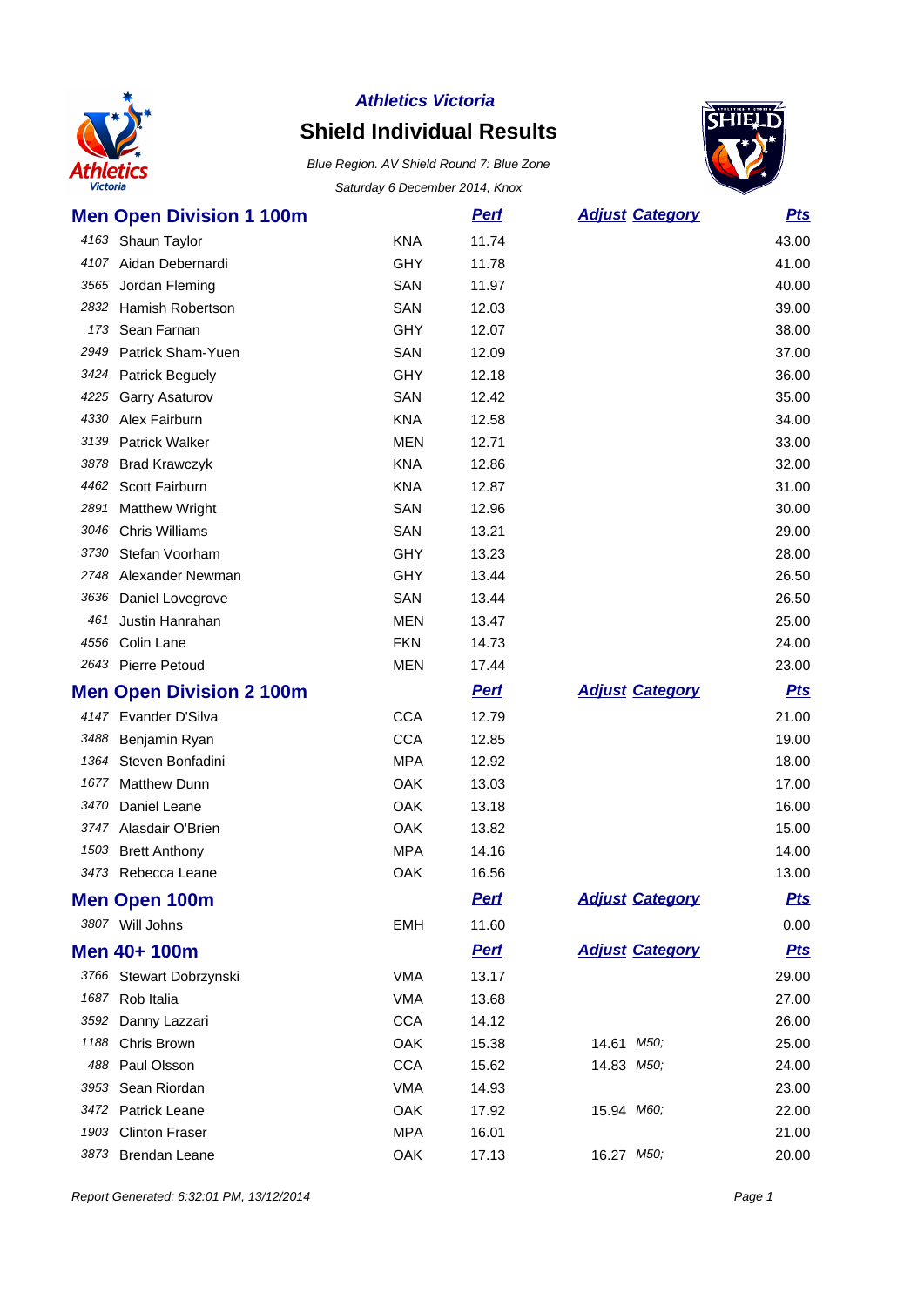

## **Shield Individual Results**

Blue Region. AV Shield Round 7: Blue Zone Saturday 6 December 2014, Knox



|      | 1201 Robert Ryan        | <b>CCA</b> | 16.93       |                        | 19.00      |
|------|-------------------------|------------|-------------|------------------------|------------|
|      | 1791 Adrian Lyness      | <b>CCA</b> | 17.37       |                        | 18.00      |
|      | <b>Men U20 100m</b>     |            | <b>Pert</b> | <b>Adjust Category</b> | <b>Pts</b> |
| 4915 | Jason Santa             | <b>GHY</b> | 12.02       |                        | 13.00      |
| 3363 | yanni karagiannis       | <b>KNA</b> | 12.08       |                        | 11.00      |
| 3757 | <b>Benjamin Hartley</b> | GHY        | 12.51       |                        | 10.00      |
| 3613 | <b>Blake Anderson</b>   | <b>MEN</b> | 12.54       |                        | 9.00       |
| 3741 | Kale Wood               | <b>MEN</b> | 12.55       |                        | 8.00       |
| 4137 | Jamie Kerr              | GHY        | 12.87       |                        | 7.00       |
| 2065 | <b>Luke McCarthy</b>    | <b>MEN</b> | 13.89       |                        | 6.00       |
|      | 4713 Chris Byron        | <b>EMH</b> | 12.06       |                        | 0.00       |
|      | <b>Men U18 100m</b>     |            | <b>Perf</b> | <b>Adjust Category</b> | <b>Pts</b> |
| 5027 | Daniel Dupre            | <b>CCA</b> | 11.91       |                        | 25.00      |
| 3557 | Corey Robinson          | <b>KNA</b> | 12.30       |                        | 23.00      |
| 2808 | Tom Tanojevic           | SAN        | 12.34       |                        | 22.00      |
| 3844 | Jasper Bruten           | SAN        | 12.40       |                        | 21.00      |
| 3276 | Jesse Mulder            | <b>FKN</b> | 12.42       |                        | 20.00      |
| 3541 | Jordan Carthew          | <b>CCA</b> | 12.47       |                        | 19.00      |
| 4920 | Michael Harder          | SAN        | 12.62       |                        | 18.00      |
| 1376 | Declan Murphy           | GHY        | 13.25       |                        | 17.00      |
| 3845 | <b>Stuart Cafarella</b> | SAN        | 13.37       |                        | 16.00      |
| 3195 | Sebastian Zammit        | GHY        | 13.87       |                        | 15.00      |
| 4711 | Mackenzie Beadman       | <b>EMH</b> | 12.23       |                        | 0.00       |
|      | <b>Men U16 100m</b>     |            | <b>Pert</b> | <b>Adjust Category</b> | <u>Pts</u> |
| 253  | Jordan Munyard          | <b>KNA</b> | 12.23       |                        | 41.00      |
| 2257 | <b>Ben Closter</b>      | <b>FKN</b> | 12.25       |                        | 39.00      |
| 4428 | Kyle Nunn               | <b>CCA</b> | 12.34       |                        | 38.00      |
| 3037 | <b>Dylan Burrows</b>    | <b>FKN</b> | 12.75       |                        | 37.00      |
| 3198 | Benjamin Carvalho       | SAN        | 12.81       |                        | 36.00      |
|      | 3782 Yohei Hidano       | <b>GHY</b> | 12.97       |                        | 35.00      |
| 3602 | Joshua Grant            | <b>GHY</b> | 13.27       |                        | 34.00      |
| 4970 | <b>Gabriel Shaw</b>     | <b>GHY</b> | 13.35       |                        | 33.00      |
| 4969 | <b>Ben Edwards</b>      | GHY        | 13.55       |                        | 32.00      |
| 4578 | <b>Connor Malley</b>    | <b>CCA</b> | 13.57       |                        | 31.00      |
| 4850 | SIFAN BADADA            | <b>HLB</b> | 14.40       |                        | 30.00      |
| 3134 | Jett Schofield          | SAN        | 14.56       |                        | 29.00      |
| 2860 | <b>Bryce Thomas</b>     | <b>CCA</b> | 14.86       |                        | 28.00      |
| 3728 | Declan Morrison         | <b>SCA</b> | 13.07       |                        | 0.00       |
| 4725 | Dan Somaskanthan        | <b>EMH</b> | 12.71       |                        | 0.00       |
|      | <b>Men U14 100m</b>     |            | <b>Perf</b> | <b>Adjust Category</b> | <u>Pts</u> |
|      | 4219 Kaine Foster       | <b>CCA</b> | 13.69       |                        | 21.00      |

2723 Samuel Merrick CCA 13.89 19.00

Report Generated: 6:32:02 PM, 13/12/2014 **Page 2**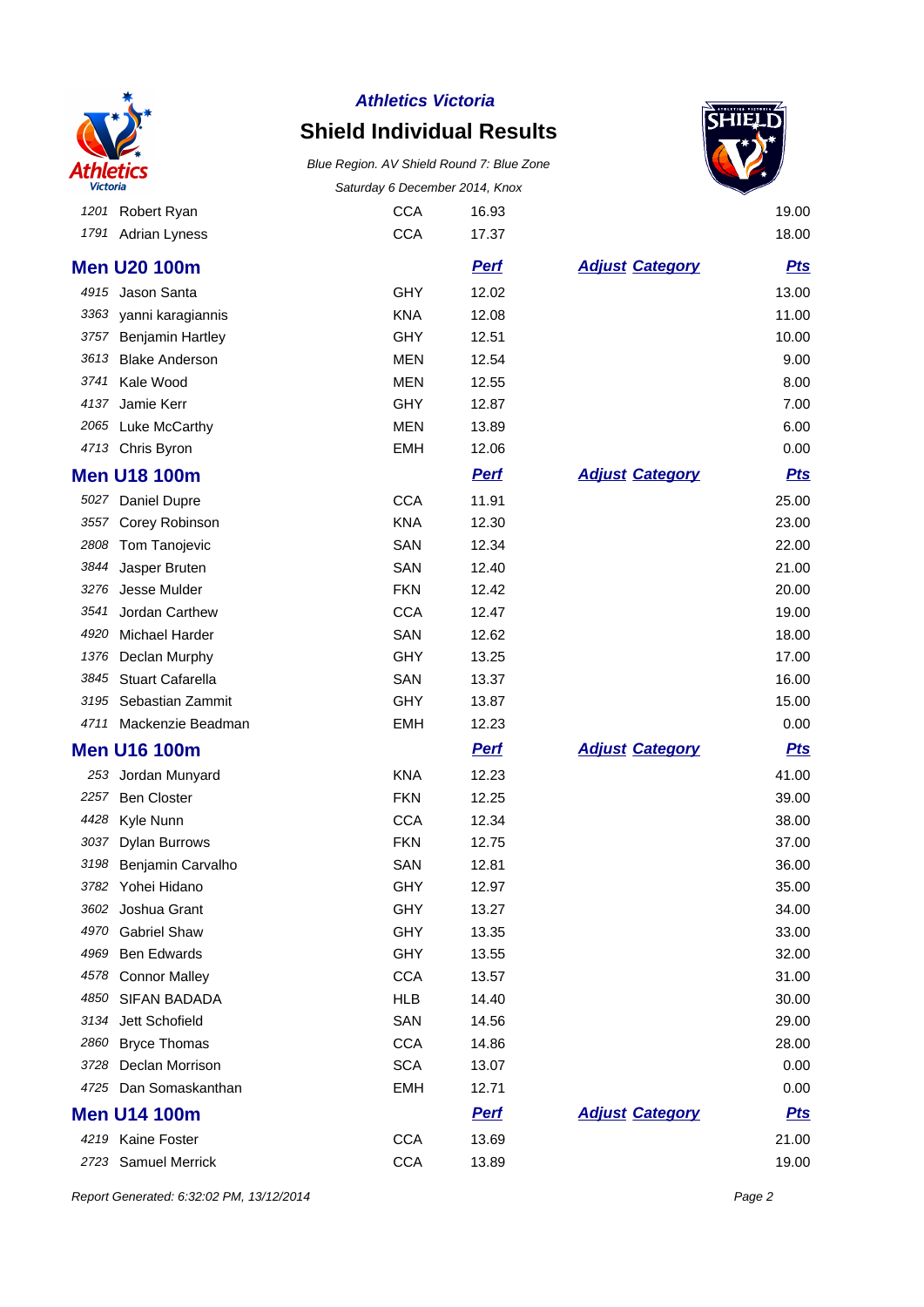

# **Shield Individual Results**



|      |                                   | Saturday 6 December 2014, NTOX |             |                        |            |
|------|-----------------------------------|--------------------------------|-------------|------------------------|------------|
| 4018 | Cameron De Bruin                  | <b>CCA</b>                     | 14.03       |                        | 18.00      |
| 3887 | <b>Ben Medcalf</b>                | <b>FKN</b>                     | 14.17       |                        | 17.00      |
| 2768 | <b>Alistair Strutt</b>            | <b>GHY</b>                     | 15.21       |                        | 16.00      |
| 3685 | Lachlan Webbers                   | <b>CCA</b>                     | 15.22       |                        | 15.00      |
| 2246 | <b>Ben Wells</b>                  | <b>FKN</b>                     | 16.26       |                        | 14.00      |
| 3763 | <b>Matthew Merrilees</b>          | <b>CCA</b>                     | 16.99       |                        | 0.00       |
|      | <b>Women Open Division 1 100m</b> |                                | <b>Perf</b> | <b>Adjust Category</b> | <u>Pts</u> |
|      | 1892 Emma Knight                  | SAN                            | 12.81       |                        | 21.00      |
| 3578 | Sherena Mulgrave                  | <b>GHY</b>                     | 12.94       |                        | 19.00      |
|      | 3362 Rachel Barrett               | <b>KNA</b>                     | 13.01       |                        | 18.00      |
| 2318 | <b>Ruby Holten</b>                | SAN                            | 13.32       |                        | 17.00      |
| 2059 | Nicole Jones                      | SAN                            | 13.41       |                        | 16.00      |
| 2793 | <b>Emily McLean</b>               | <b>GHY</b>                     | 13.62       |                        | 15.00      |
| 3787 | <b>Estelle Lopes</b>              | <b>GHY</b>                     | 14.36       |                        | 14.00      |
| 4766 | Teagan Fairburn                   | <b>KNA</b>                     | 14.58       |                        | 13.00      |
| 3667 | Natasha Moussi                    | <b>GHY</b>                     | 14.86       |                        | 12.00      |
|      | 2060 Jeanette Reyes               | SAN                            | 15.10       |                        | 11.00      |
|      | <b>Women Open Division 2 100m</b> |                                | <b>Pert</b> | <b>Adjust Category</b> | <b>Pts</b> |
|      | 161 Cara Moody                    | <b>CCA</b>                     | 13.79       |                        | 19.00      |
|      | 4706 Corey Pendry                 | <b>HLB</b>                     | 13.90       |                        | 17.00      |
| 3684 | Stephanie Comfort                 | <b>CCA</b>                     | 14.34       |                        | 16.00      |
| 4384 | Holly Webber                      | <b>CCA</b>                     | 15.38       |                        | 15.00      |
|      | <b>Women 40+ 100m</b>             |                                | <b>Pert</b> | <b>Adjust Category</b> | <u>Pts</u> |
|      | 2521 Vicki Charles                | <b>VMA</b>                     | 16.70       | 15.69 F50;             | 7.00       |
| 3647 | Janet Holmes                      | <b>VMA</b>                     | 18.64       | 16.40 F60;             | 5.00       |
|      | 1684 Linda Black                  | <b>VMA</b>                     | 25.87       | 24.31 F50;             | 4.00       |
|      | <b>Women U20 100m</b>             |                                | <u>Perf</u> | <b>Adjust Category</b> | <b>Pts</b> |
|      | 3865 bridget gertzel              | <b>MEN</b>                     | 13.55       |                        | 13.00      |
|      | 3408 Hollie McCracken T/F35       | <b>MEN</b>                     | 23.30       |                        | 11.00      |
|      | <b>Women U18 100m</b>             |                                | <u>Perf</u> | <b>Adjust Category</b> | <u>Pts</u> |
|      | 3813 Carmen De Bruin              | <b>CCA</b>                     | 13.15       |                        | 29.00      |
| 3980 | Nicola Davis                      | GHY                            | 13.22       |                        | 27.00      |
| 3174 | Ebony Lane                        | <b>FKN</b>                     | 13.95       |                        | 26.00      |
| 3278 | <b>Cathy Runting</b>              | <b>FKN</b>                     | 14.03       |                        | 25.00      |
| 4386 | <b>Bianca Jones</b>               | <b>FKN</b>                     | 14.41       |                        | 24.00      |
| 1023 | Jordyn McConchie                  | <b>FKN</b>                     | 14.96       |                        | 23.00      |
| 2979 | Michelle Acker                    | SAN                            | 15.32       |                        | 22.00      |
|      | <b>Women U16 100m</b>             |                                | <b>Perf</b> | <b>Adjust Category</b> | <u>Pts</u> |
|      | 261 Sienna Fighera                | SAN                            | 13.15       |                        | 37.00      |
| 3510 | <b>Christine Byrne</b>            | <b>GHY</b>                     | 13.21       |                        | 35.00      |
| 3653 | Skyla Lauch                       | <b>FKN</b>                     | 13.69       |                        | 34.00      |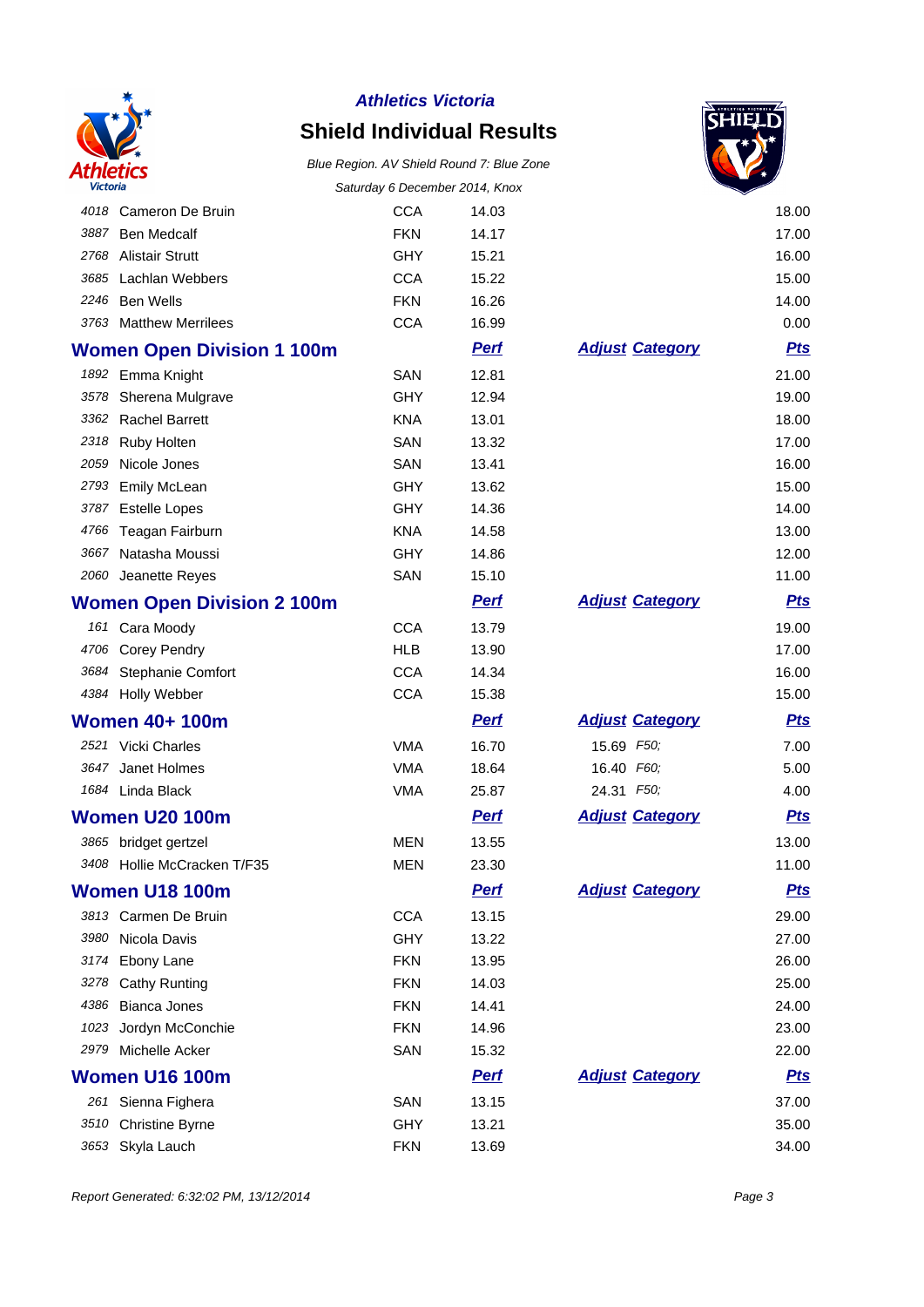

# **Shield Individual Results**



|      |                                 | Saturday o December 2014, Knox |             |                        | ✓          |
|------|---------------------------------|--------------------------------|-------------|------------------------|------------|
| 4919 | <b>Hayley Silvester</b>         | <b>MPA</b>                     | 14.17       |                        | 33.00      |
| 3487 | Sarah Marshall                  | <b>FKN</b>                     | 14.22       |                        | 32.00      |
| 3156 | Claudia Carter                  | GHY                            | 14.30       |                        | 31.00      |
| 3677 | Moana Kareta                    | <b>HLB</b>                     | 14.59       |                        | 30.00      |
| 3690 | Janita Kareta                   | <b>HLB</b>                     | 14.91       |                        | 29.00      |
| 3228 | Zoe Aylen                       | <b>KNA</b>                     | 15.12       |                        | 28.00      |
| 2948 | Natasha Bannon                  | SAN                            | 15.13       |                        | 27.00      |
| 4076 | Alyssa Prosser                  | <b>CCA</b>                     | 15.46       |                        | 26.00      |
|      | 3678 Hope Kareta                | <b>HLB</b>                     | 15.49       |                        | 25.00      |
|      | <b>Women U14 100m</b>           |                                | <b>Pert</b> | <b>Adjust Category</b> | <u>Pts</u> |
|      | 4442 Abbey Bradley-Power        | <b>FKN</b>                     | 13.49       |                        | 21.00      |
|      | 3522 Macy Wight                 | <b>FKN</b>                     | 14.05       |                        | 19.00      |
| 4576 | Georgia Middleton               | <b>FKN</b>                     | 14.46       |                        | 18.00      |
| 4626 | Georgia Mills                   | <b>FKN</b>                     | 14.88       |                        | 17.00      |
| 4403 | Stephanie Bilston               | <b>CCA</b>                     | 15.03       |                        | 16.00      |
| 2766 | Dayna Crees T/F35               | <b>CCA</b>                     | 19.09       | 17.18 T35;             | 15.00      |
| 3486 | Tayla Jade Hughes               | <b>FKN</b>                     | 15.29       |                        | 0.00       |
| 3518 | Ebony Zuydwyk                   | <b>FKN</b>                     | 15.59       |                        | 0.00       |
| 3251 | <b>Bridie Kelly</b>             | <b>FKN</b>                     | 14.96       |                        | 0.00       |
| 4721 | <b>Charlotte Murray</b>         | <b>EMH</b>                     | 15.48       |                        | 0.00       |
| 4723 | Kasia Shadbolt                  | <b>EMH</b>                     | 15.09       |                        | 0.00       |
|      | 4944 Annabel Haffenden          | <b>EMH</b>                     | 15.77       |                        | 0.00       |
|      | <b>Men Open Division 1 400m</b> |                                | <b>Perf</b> | <b>Adjust Category</b> | <b>Pts</b> |
| 2832 | Hamish Robertson                | SAN                            | 51.82       |                        | 43.00      |
| 2891 | <b>Matthew Wright</b>           | SAN                            | 52.11       |                        | 41.00      |
| 3565 | Jordan Fleming                  | SAN                            | 52.15       |                        | 40.00      |
| 4359 | Lindon Beh                      | SAN                            | 52.18       |                        | 39.00      |
| 16   | Nicholas Hum T/F20              | GHY                            | 53.49       | 52.95 T20;             | 38.00      |
| 3424 | <b>Patrick Beguely</b>          | GHY                            | 54.24       |                        | 37.00      |
|      | 5004 Kulan Ranasinghe           | GHY                            | 54.41       |                        | 36.00      |
| 3046 | <b>Chris Williams</b>           | SAN                            | 58.33       |                        | 35.00      |
|      | 4462 Scott Fairburn             | <b>KNA</b>                     | 59.32       |                        | 34.00      |
|      | 1407 Andrew Johnson             | MEN                            | 59.66       |                        | 33.00      |
| 491  | Robert Mayston                  | SAN                            | 59.96       |                        | 32.00      |
|      | 1275 William Little             | <b>GHY</b>                     | 68.85       |                        | 31.00      |
|      | <b>Men Open Division 2 400m</b> |                                | <u>Perf</u> | <b>Adjust Category</b> | <u>Pts</u> |
| 2750 | <b>Jake Stevens</b>             | <b>MPA</b>                     | 51.82       |                        | 21.00      |
| 169  | Matthew De Bruin                | <b>CCA</b>                     | 51.86       |                        | 19.00      |
| 3488 | Benjamin Ryan                   | <b>CCA</b>                     | 59.03       |                        | 18.00      |
| 3747 | Alasdair O'Brien                | OAK                            | 66.23       |                        | 17.00      |
| 3473 | Rebecca Leane                   | OAK                            | 85.84       |                        | 16.00      |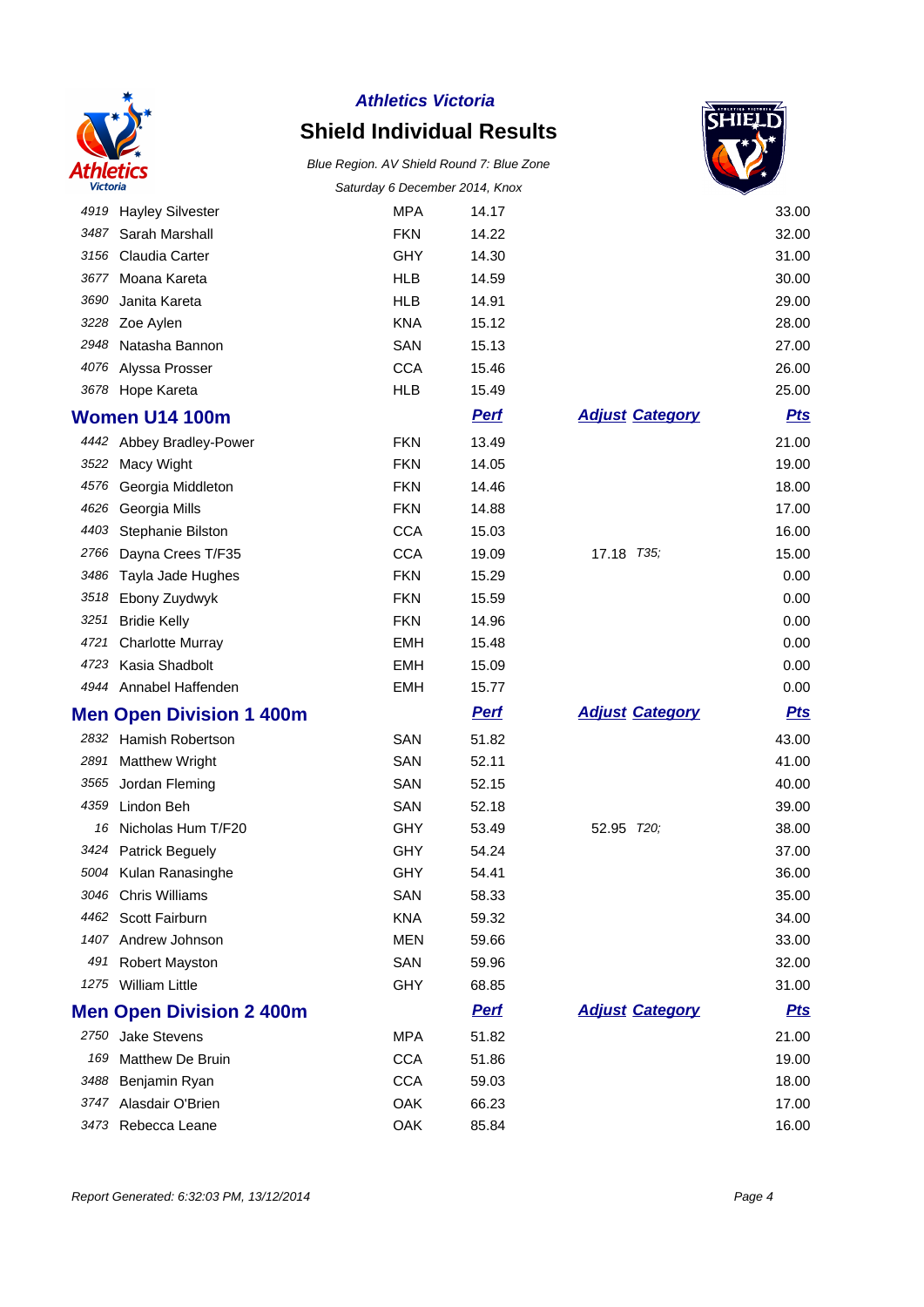

# **Shield Individual Results**



| Men 40+ 400m        |                                   |            | <b>Perf</b> | <b>Adjust Category</b> | <b>Pts</b> |
|---------------------|-----------------------------------|------------|-------------|------------------------|------------|
|                     | 3766 Stewart Dobrzynski           | <b>VMA</b> | 56.56       |                        | 29.00      |
|                     | 464 Kurt Golonka                  | <b>GHY</b> | 58.29       |                        | 27.00      |
| 1687                | Rob Italia                        | <b>VMA</b> | 62.72       |                        | 26.00      |
| 3953                | Sean Riordan                      | <b>VMA</b> | 63.52       |                        | 25.00      |
| 1567                | <b>Rodney Prime</b>               | <b>KNA</b> | 68.24       |                        | 24.00      |
| 488                 | Paul Olsson                       | <b>CCA</b> | 79.66       | 75.67 M50;             | 23.00      |
| 1188                | Chris Brown                       | OAK        | 82.38       | 78.26 M50;             | 22.00      |
| 3873                | <b>Brendan Leane</b>              | OAK        | 86.33       | 82.01 M50;             | 21.00      |
| 1201                | Robert Ryan                       | <b>CCA</b> | 82.48       |                        | 20.00      |
| 3472                | <b>Patrick Leane</b>              | OAK        | 1:33.69     | 83.38 M60;             | 19.00      |
| 486                 | Mark Cauchi                       | OAK        | 1:33.03     | 88.37 M50;             | 18.00      |
| 1791                | <b>Adrian Lyness</b>              | <b>CCA</b> | 89.88       |                        | 17.00      |
| 1501                | John Zeleznikow                   | GHY        | 2:20.46     | 2:05.00 M60;           | 16.00      |
| <b>Men U20 400m</b> |                                   |            | <b>Perf</b> | <b>Adjust Category</b> | <b>Pts</b> |
|                     | 3412 Andreas Baruhas              | <b>MEN</b> | 55.57       |                        | 13.00      |
| <b>Men U18 400m</b> |                                   |            | <b>Pert</b> | <b>Adjust Category</b> | <b>Pts</b> |
| 3541                | Jordan Carthew                    | <b>CCA</b> | 53.33       |                        | 25.00      |
|                     | 3557 Corey Robinson               | <b>KNA</b> | 54.00       |                        | 23.00      |
| 3563                | James De Silva                    | <b>FKN</b> | 54.22       |                        | 22.00      |
| 2808                | Tom Tanojevic                     | SAN        | 54.83       |                        | 21.00      |
| 3844                | Jasper Bruten                     | SAN        | 55.01       |                        | 20.00      |
| 4063 Rhys Martin    |                                   | SAN        | 55.91       |                        | 19.00      |
| <b>Men U16 400m</b> |                                   |            | <b>Pert</b> | <b>Adjust Category</b> | <b>Pts</b> |
|                     | 3037 Dylan Burrows                | <b>FKN</b> | 55.50       |                        | 41.00      |
| 2708                | <b>Asher Marks</b>                | <b>MAC</b> | 55.67       |                        | 39.00      |
|                     | 3782 Yohei Hidano                 | <b>GHY</b> | 57.27       |                        | 38.00      |
| 3692                | Harry Blackburn                   | <b>KNA</b> | 58.88       |                        | 37.00      |
| 1031                | Callen Goldsmith                  | <b>MPA</b> | 59.72       |                        | 36.00      |
|                     | 3602 Joshua Grant                 | <b>GHY</b> | 59.94       |                        | 35.00      |
| 4969                | <b>Ben Edwards</b>                | <b>GHY</b> | 61.22       |                        | 34.00      |
| 4850                | <b>SIFAN BADADA</b>               | <b>HLB</b> | 61.84       |                        | 33.00      |
| 3673                | Gaetan Vamben                     | <b>HLB</b> | 62.96       |                        | 32.00      |
|                     | 1693 Ethan Anthony                | <b>MPA</b> | 65.71       |                        | 31.00      |
| <b>Men U14 400m</b> |                                   |            | <b>Perf</b> | <b>Adjust Category</b> | <u>Pts</u> |
| 3538 Ky Davies      |                                   | <b>FKN</b> | 60.96       |                        | 21.00      |
| 4219                | Kaine Foster                      | <b>CCA</b> | 64.67       |                        | 19.00      |
|                     | 2768 Alistair Strutt              | <b>GHY</b> | 66.74       |                        | 18.00      |
|                     | <b>Women Open Division 1 400m</b> |            | <b>Perf</b> | <b>Adjust Category</b> | <b>Pts</b> |
| 3637 Rosie Kelly    |                                   | SAN        | 55.72       |                        | 21.00      |
| 3500 Olivia Goder   |                                   | <b>KNA</b> | 57.67       |                        | 19.00      |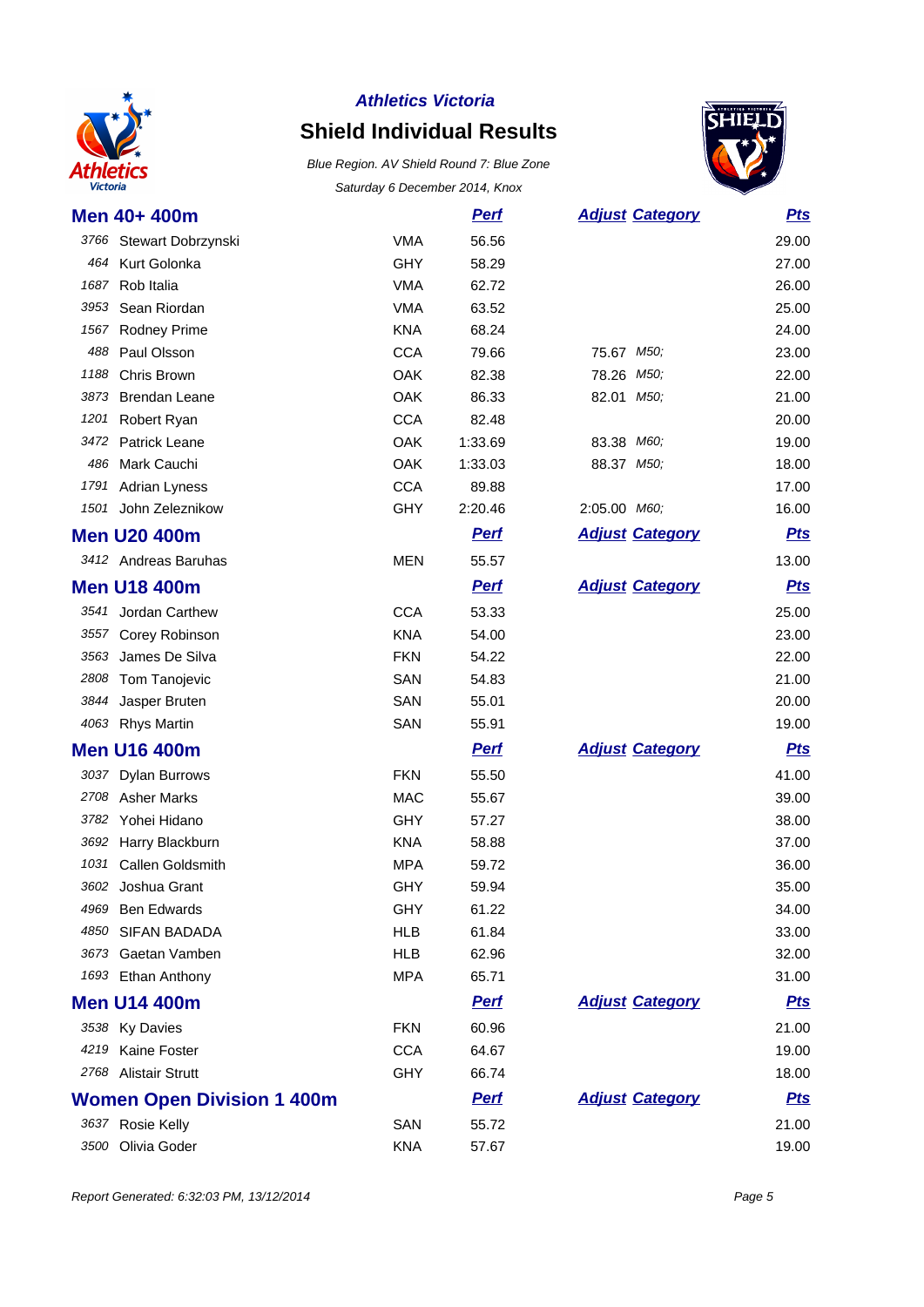

## **Shield Individual Results**



| <i><b>VICTOria</b></i> |                                   | Saturday 6 December 2014, Knox |             |                        |            |
|------------------------|-----------------------------------|--------------------------------|-------------|------------------------|------------|
| 2878                   | Adelaide Robertson                | SAN                            | 59.04       |                        | 18.00      |
| 1265                   | Eliza Curnow                      | <b>SAN</b>                     | 59.93       |                        | 17.00      |
| 2793                   | <b>Emily McLean</b>               | <b>GHY</b>                     | 60.35       |                        | 16.00      |
| 1832                   | Danielle Trowell                  | <b>GHY</b>                     | 63.58       |                        | 15.00      |
|                        | 1174 Anna Saw                     | <b>GHY</b>                     | 63.80       |                        | 14.00      |
|                        | 1139 Cassie Higham                | <b>GHY</b>                     | 67.62       |                        | 13.00      |
|                        | <b>Women Open Division 2 400m</b> |                                | <b>Perf</b> | <b>Adjust Category</b> | <b>Pts</b> |
|                        | 3684 Stephanie Comfort            | <b>CCA</b>                     | 65.80       |                        | 19.00      |
|                        | 1408 Claire Johnson               | <b>MEN</b>                     | 69.76       |                        | 17.00      |
|                        | 4706 Corey Pendry                 | <b>HLB</b>                     | 75.71       |                        | 16.00      |
|                        | <b>Women Open 400m</b>            |                                | <b>Perf</b> | <b>Adjust Category</b> | <b>Pts</b> |
|                        | 1087 Sarah Lewis                  | <b>SCA</b>                     | 66.16       |                        | 0.00       |
|                        | <b>Women 40+ 400m</b>             |                                | <b>Perf</b> | <b>Adjust Category</b> | <b>Pts</b> |
|                        | 3647 Janet Holmes                 | <b>VMA</b>                     | 86.92       | 73.01 F60;             | 7.00       |
|                        | 3242 Lynn Kisler                  | <b>VMA</b>                     | 89.44       | 83.17 F50;             | 5.00       |
|                        | 1684 Linda Black                  | <b>VMA</b>                     | 1:57.17     | 1:48.96 F50;           | 4.00       |
|                        | Women U18 400m                    |                                | <u>Perf</u> | <b>Adjust Category</b> | <u>Pts</u> |
|                        | 182 Ellie Sanford                 | <b>KNA</b>                     | 57.08       |                        | 29.00      |
| 4671                   | Jorja Borg                        | <b>KNA</b>                     | 61.10       |                        | 27.00      |
|                        | 4134 Clea Clifford                | <b>FKN</b>                     | 61.28       |                        | 26.00      |
| 3813                   | Carmen De Bruin                   | <b>CCA</b>                     | 61.62       |                        | 25.00      |
| 4386                   | <b>Bianca Jones</b>               | <b>FKN</b>                     | 63.34       |                        | 24.00      |
| 3217                   | Lucy Romanoff                     | <b>FKN</b>                     | 67.94       |                        | 23.00      |
| 3278                   | <b>Cathy Runting</b>              | <b>FKN</b>                     | 68.30       |                        | 22.00      |
|                        | 2979 Michelle Acker               | SAN                            | 68.62       |                        | 21.00      |
|                        | Women U16 400m                    |                                | <b>Perf</b> | <b>Adjust Category</b> | <u>Pts</u> |
|                        | 261 Sienna Fighera                | SAN                            | 58.21       |                        | 37.00      |
| 3653                   | Skyla Lauch                       | <b>FKN</b>                     | 60.88       |                        | 35.00      |
|                        | 2335 Samantha Miller              | <b>GHY</b>                     | 62.34       |                        | 34.00      |
|                        | 3156 Claudia Carter               | GHY                            | 62.65       |                        | 33.00      |
|                        | 4076 Alyssa Prosser               | <b>CCA</b>                     | 73.12       |                        | 32.00      |
| 3690                   | Janita Kareta                     | <b>HLB</b>                     | 75.84       |                        | 31.00      |
|                        | 3677 Moana Kareta                 | <b>HLB</b>                     | 76.10       |                        | 30.00      |
|                        | Women U14 400m                    |                                | <b>Perf</b> | <b>Adjust Category</b> | <u>Pts</u> |
|                        | 3522 Macy Wight                   | <b>FKN</b>                     | 67.71       |                        | 21.00      |
|                        | <b>Men Open Division 1 1500m</b>  |                                | <b>Perf</b> | <b>Adjust Category</b> | <u>Pts</u> |
|                        | 1384 James Alexander              | <b>GHY</b>                     | 4:02.3h     |                        | 43.00      |
|                        | 13 Rhydian Cowley                 | <b>GHY</b>                     | 4:02.8h     |                        | 41.00      |
| 1500                   | Ben Kelly                         | <b>GHY</b>                     | 4:05.3h     |                        | 40.00      |
| 2474                   | John Dutton                       | <b>FKN</b>                     | 4:12.2h     |                        | 39.00      |
| 2095                   | Jack Marquardt                    | GHY                            | 4:14.8h     |                        | 38.00      |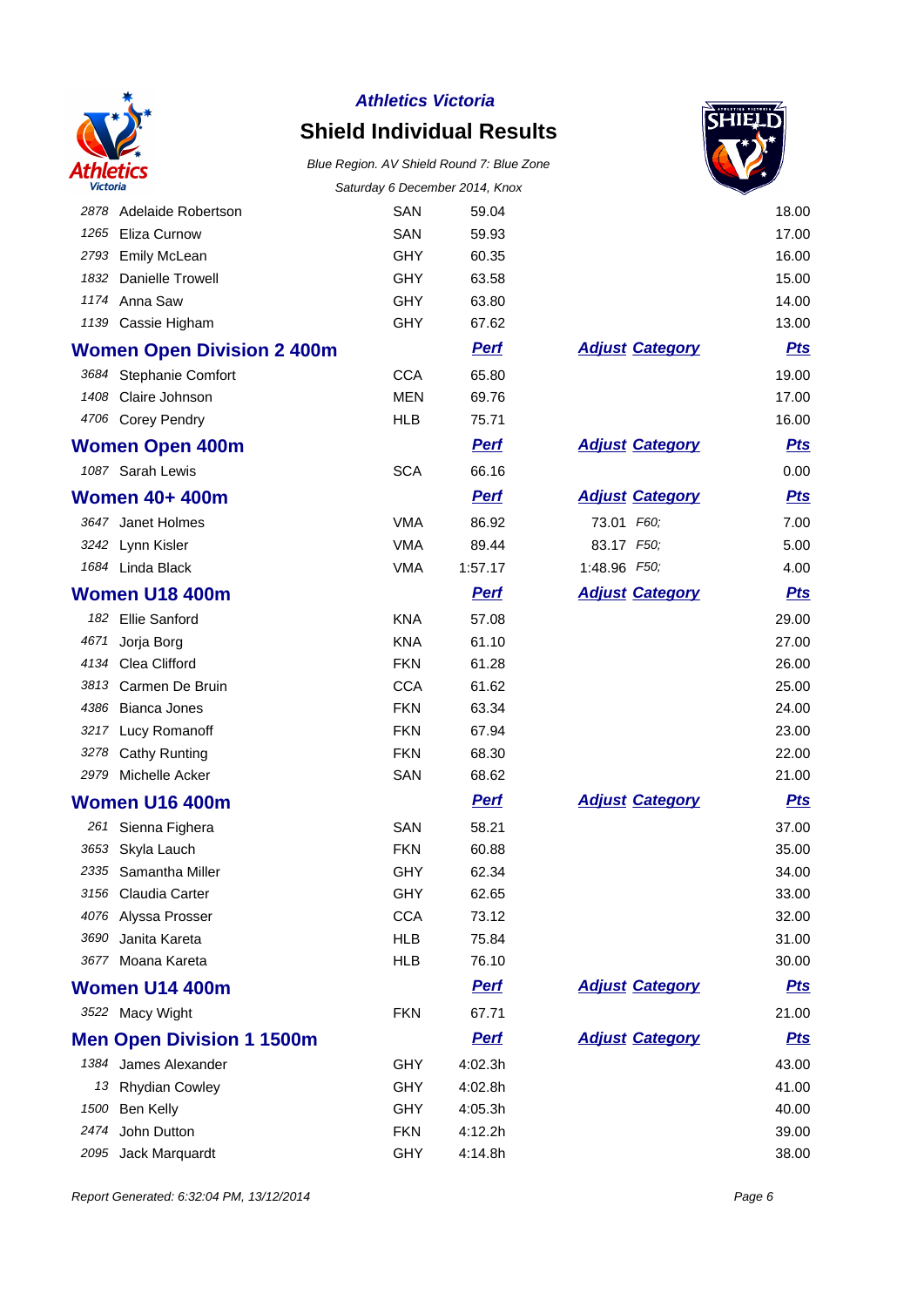

# **Shield Individual Results**



|      |                                  | Salurday o December 2014, Nilox |             |                        | ਵ          |
|------|----------------------------------|---------------------------------|-------------|------------------------|------------|
|      | 1407 Andrew Johnson              | MEN                             | 4:16.5h     |                        | 37.00      |
| 1596 | Jack Bullock                     | <b>GHY</b>                      | 4:17.3h     |                        | 36.00      |
|      | 2513 Peter Macknamara            | <b>GHY</b>                      | 4:20.2h     |                        | 35.00      |
|      | 3343 Travis Taylor               | <b>GHY</b>                      | 4:22.5h     |                        | 34.00      |
| 1799 | Matthew Wynne                    | <b>GHY</b>                      | 4:37.5h     |                        | 33.00      |
|      | 1743 Brendan Smith               | <b>FKN</b>                      | 4:38.6h     |                        | 32.00      |
| 1734 | <b>Matthew Larkin</b>            | <b>GHY</b>                      | 4:41.6h     |                        | 31.00      |
|      | 1765 Luke Toomey                 | <b>KNA</b>                      | 4:59.3h     |                        | 30.00      |
|      | 3318 Taylor Ogden                | <b>MEN</b>                      | 5:09.0h     |                        | 29.00      |
| 3730 | Stefan Voorham                   | <b>GHY</b>                      | 5:20.2h     |                        | 28.00      |
| 1432 | Derek Couper                     | <b>MEN</b>                      | 5:23.7h     |                        | 27.00      |
|      | 1891 John Kneen                  | SAN                             | 7:50.4h     |                        | 26.00      |
|      | <b>Men Open Division 2 1500m</b> |                                 | <b>Pert</b> | <b>Adjust Category</b> | <u>Pts</u> |
|      | 4101 Jordan Rouse                | <b>MPA</b>                      | 4:15.9h     |                        | 21.00      |
|      | 4102 Zachary Rouse               | <b>MPA</b>                      | 4:18.8h     |                        | 19.00      |
|      | 1364 Steven Bonfadini            | <b>MPA</b>                      | 4:19.7h     |                        | 18.00      |
|      | 1213 Shane Bishop                | <b>MPA</b>                      | 4:31.4h     |                        | 17.00      |
| 4201 | Jerome Rowcroft                  | HLB                             | 4:46.1h     |                        | 16.00      |
| 4650 | Rupert Van Dongen                | <b>CCA</b>                      | 5:32.8h     |                        | 15.00      |
|      | 3747 Alasdair O'Brien            | OAK                             | 6:00.4h     |                        | 14.00      |
|      | <b>Men Open 1500m</b>            |                                 | <b>Pert</b> | <b>Adjust Category</b> | <u>Pts</u> |
|      | 1503 Brett Anthony               | <b>MPA</b>                      | 4:35.5h     |                        | 0.00       |
|      | Men 40+ 1500m                    |                                 | <b>Perf</b> | <b>Adjust Category</b> | <b>Pts</b> |
|      | 2523 Ewen Wilson                 | <b>VMA</b>                      | 5:28.4h     | 4:42.4h M60,           | 29.00      |
|      | 1378 Paul Wilson                 | <b>KNA</b>                      | 4:47.4h     |                        | 27.00      |
| 2400 | <b>Mark Clarence</b>             | <b>KNA</b>                      | 4:48.2h     |                        | 26.00      |
| 3335 | Michael Bishop                   | <b>MPA</b>                      | 4:49.5h     |                        | 25.00      |
|      | 1032 Steve Preece                | <b>MPA</b>                      | 4:53.2h     |                        | 24.00      |
| 1373 | Michael Ryan                     | <b>GHY</b>                      | 5:17.9h     | 4:55.6h M50;           | 23.00      |
|      | 1033 Michael Wheatley            | <b>MPA</b>                      | 5:03.9h     |                        | 22.00      |
| 1567 | Rodney Prime                     | <b>KNA</b>                      | 5:17.6h     |                        | 21.00      |
| 2040 | <b>Philip Crowther</b>           | <b>KNA</b>                      | 6:10.3h     | 5:18.4h M60;           | 20.00      |
| 1903 | <b>Clinton Fraser</b>            | <b>MPA</b>                      | 5:19.5h     |                        | 19.00      |
| 2049 | lan Henderson                    | <b>GHY</b>                      | 5:19.9h     |                        | 18.00      |
| 1298 | Sam Defanis                      | <b>VMA</b>                      | 6:22.8h     | 5:29.1h M60;           | 17.00      |
| 1687 | Rob Italia                       | <b>VMA</b>                      | 5:35.5h     |                        | 16.00      |
| 3953 | Sean Riordan                     | <b>VMA</b>                      | 5:39.0h     |                        | 15.00      |
| 1375 | <b>Christopher Murphy</b>        | <b>GHY</b>                      | 6:07.7h     | 5:41.9h <i>M50;</i>    | 14.00      |
| 1672 | <b>Bruce McInnes</b>             | <b>GHY</b>                      | 6:47.4h     | 5:50.4h M60;           | 13.00      |
| 1188 | Chris Brown                      | OAK                             | 6:18.0h     | 5:51.5h M50;           | 12.00      |
| 1791 | <b>Adrian Lyness</b>             | <b>CCA</b>                      | 6:06.3h     |                        | 11.00      |
| 1201 | Robert Ryan                      | <b>CCA</b>                      | 6:08.9h     |                        | 10.00      |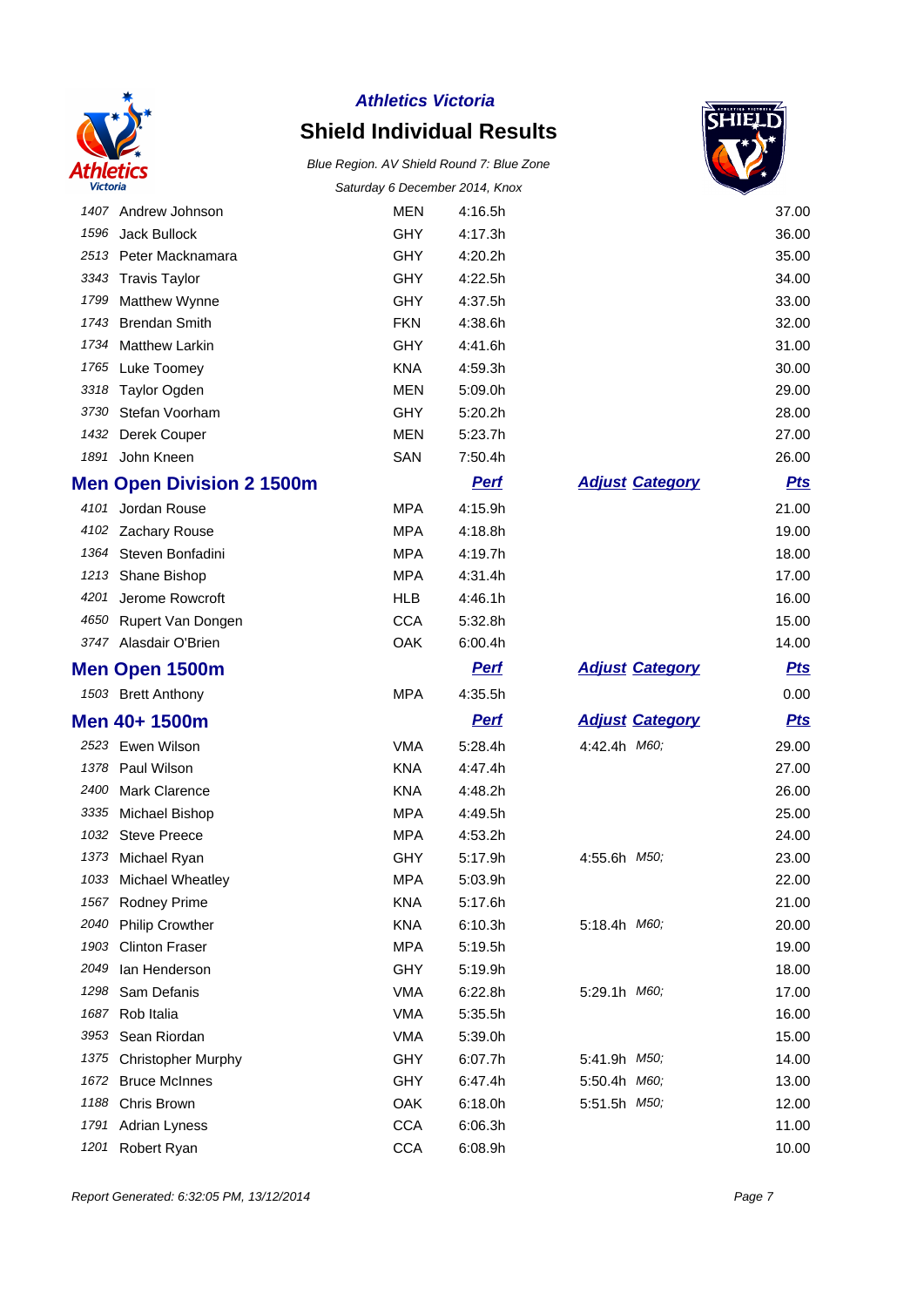

## **Shield Individual Results**



|      | 3472 Patrick Leane                 | <b>OAK</b> | 11:18.3h    | 9:43.3h M60;           | 9.00       |
|------|------------------------------------|------------|-------------|------------------------|------------|
|      | 1501 John Zeleznikow               | <b>GHY</b> | 11:18.6h    | 9:43.6h M60,           | 0.00       |
|      | <b>Men U20 1500m</b>               |            | <b>Perf</b> | <b>Adjust Category</b> | <u>Pts</u> |
|      | 1975 Mark Richards                 | <b>KNA</b> | 4:11.5h     |                        | 13.00      |
|      | 3693 Henry Kiellerup               | <b>KNA</b> | 4:16.1h     |                        | 11.00      |
|      | 3412 Andreas Baruhas               | <b>MEN</b> | 4:38.1h     |                        | 10.00      |
| 3745 | Daniel Sheridan                    | <b>KNA</b> | 4:39.7h     |                        | 9.00       |
|      | 2065 Luke McCarthy                 | <b>MEN</b> | 4:41.9h     |                        | 8.00       |
|      | 4239 Charles Kittle                | <b>GHY</b> | 4:48.5h     |                        | 7.00       |
|      | <b>Men U18 1500m</b>               |            | <b>Perf</b> | <b>Adjust Category</b> | <b>Pts</b> |
|      | 1441 David Friend                  | <b>KNA</b> | 4:09.9h     |                        | 25.00      |
|      | 2243 Lochlan Lyness                | <b>CCA</b> | 4:10.7h     |                        | 23.00      |
| 1679 | Luke Burns                         | <b>FKN</b> | 4:17.1h     |                        | 22.00      |
|      | 1904 Jeremy Fraser                 | MPA        | 4:24.8h     |                        | 21.00      |
|      | 1376 Declan Murphy                 | <b>GHY</b> | 4:27.7h     |                        | 20.00      |
| 2397 | Jack Highnam                       | <b>GHY</b> | 4:30.1h     |                        | 19.00      |
|      | 1935 Peter Dutton                  | <b>FKN</b> | 4:35.7h     |                        | 18.00      |
| 2210 | <b>Broden Bird</b>                 | <b>MPA</b> | 4:43.0h     |                        | 17.00      |
|      | 3195 Sebastian Zammit              | <b>GHY</b> | 5:55.7h     |                        | 16.00      |
|      | <b>Men U16 1500m</b>               |            | <b>Perf</b> | <b>Adjust Category</b> | <b>Pts</b> |
| 1031 | Callen Goldsmith                   | <b>MPA</b> | 4:17.7h     |                        | 41.00      |
|      | 1934 Kyle Contencin                | <b>CCA</b> | 4:43.1h     |                        | 39.00      |
| 2358 | James Burren                       | <b>KNA</b> | 4:43.6h     |                        | 38.00      |
| 1692 | Jonas Wilson                       | <b>KNA</b> | 4:46.6h     |                        | 37.00      |
|      | 252 Jasper Pickering               | GHY        | 4:47.7h     |                        | 36.00      |
|      | 4146 Liam Halloran                 | <b>GHY</b> | 4:48.0h     |                        | 35.00      |
|      | 4998 Nathan Crawley                | <b>GHY</b> | 5:08.5h     |                        | 34.00      |
|      | <b>Men U14 1500m</b>               |            | <b>Perf</b> | <b>Adjust Category</b> | <u>Pts</u> |
|      | 3538 Ky Davies                     | <b>FKN</b> | 4:35.0h     |                        | 21.00      |
|      | 5010 ROMIN KODIKARA                | <b>GHY</b> | 4:54.3h     |                        | 19.00      |
|      | 2768 Alistair Strutt               | <b>GHY</b> | 4:56.7h     |                        | 18.00      |
|      | 3350 Samuel Torey                  | <b>FKN</b> | 4:58.0h     |                        | 17.00      |
|      | 2937 Cody Bellgrove                | GHY        | 4:58.7h     |                        | 16.00      |
|      | 154 Corey Dickson                  | <b>KNA</b> | 5:09.8h     |                        | 15.00      |
|      | 2246 Ben Wells                     | <b>FKN</b> | 5:15.8h     |                        | 14.00      |
|      | <b>Women Open Division 1 1500m</b> |            | <b>Perf</b> | <b>Adjust Category</b> | <u>Pts</u> |
|      | 1139 Cassie Higham                 | <b>GHY</b> | 4:43.7h     |                        | 21.00      |
|      | 1589 Karen Thorp                   | <b>KNA</b> | 4:44.2h     |                        | 19.00      |
|      | 1174 Anna Saw                      | <b>GHY</b> | 4:46.5h     |                        | 18.00      |
| 1832 | Danielle Trowell                   | <b>GHY</b> | 5:02.6h     |                        | 17.00      |
|      | 1530 Susanne Wilson                | <b>KNA</b> | 5:17.5h     |                        | 16.00      |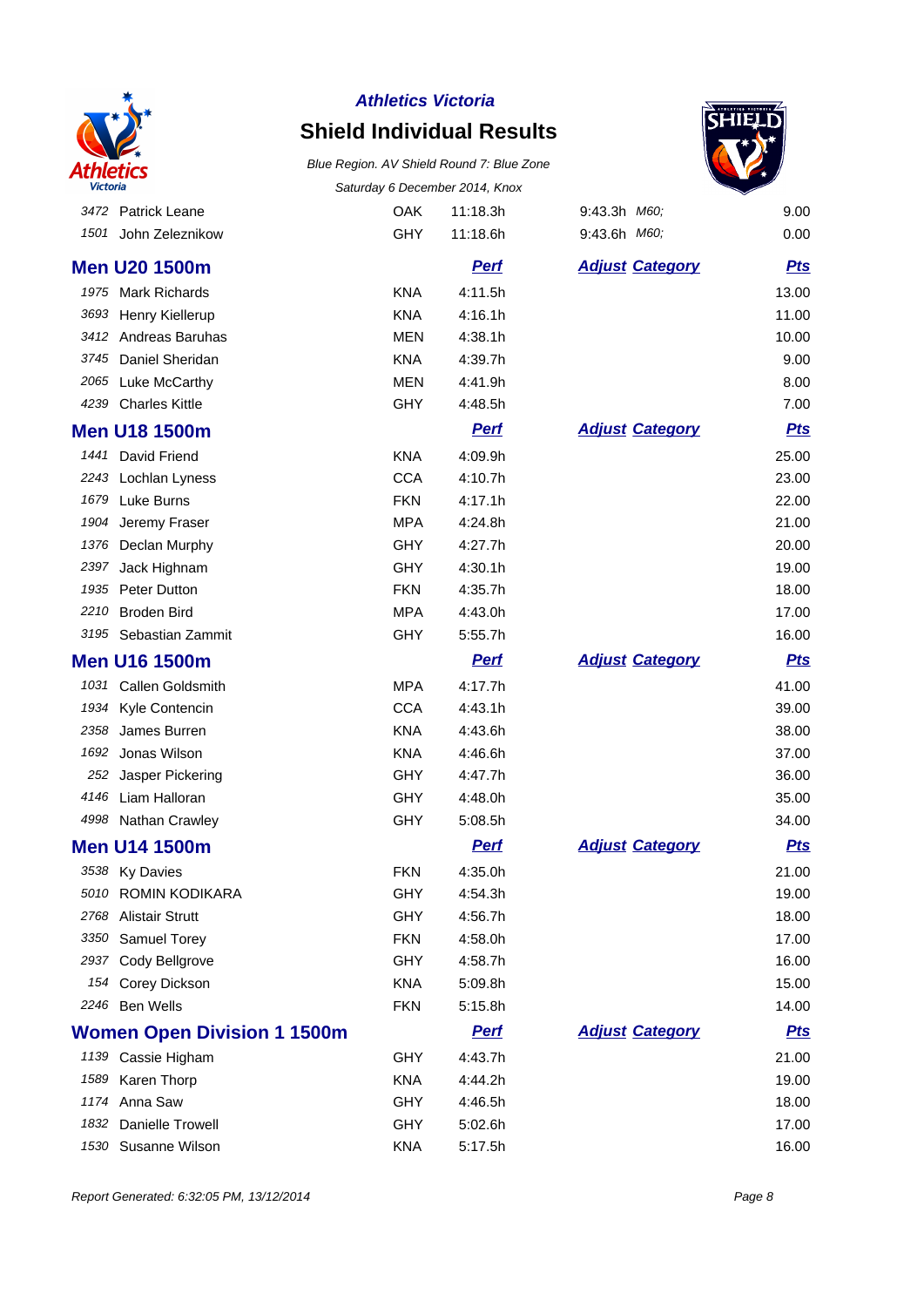

## **Shield Individual Results**

### Blue Region. AV Shield Round 7: Blue Zone Saturday 6 December 2014, Knox



|      |                                         |            | Saturday 6 December 2014, Knox |                        |            |
|------|-----------------------------------------|------------|--------------------------------|------------------------|------------|
|      | 1143 Anna Ross                          | <b>GHY</b> | 5:52.4h                        |                        | 15.00      |
|      | 2564 Gemma Hocart                       | <b>KNA</b> | 6:19.7h                        |                        | 14.00      |
|      | 2294 Annette Pelgrim                    | <b>KNA</b> | 6:29.0h                        |                        | 13.00      |
|      | 2060 Jeanette Reyes                     | SAN        | 6:35.0h                        |                        | 12.00      |
|      | <b>Women Open Division 2 1500m</b>      |            | <b>Perf</b>                    | <b>Adjust Category</b> | <u>Pts</u> |
|      | 1408 Claire Johnson                     | MEN        | 4:50.2h                        |                        | 19.00      |
|      | 1072 Selam Gifford                      | <b>FKN</b> | 5:09.6h                        |                        | 17.00      |
| 2511 | Joanne Pratt                            | <b>CCA</b> | 5:18.6h                        |                        | 16.00      |
|      | 1307 Jessica Prime                      | <b>CCA</b> | 5:43.3h                        |                        | 15.00      |
|      | 1575 Kuniko Bowden                      | <b>MEN</b> | 5:48.4h                        |                        | 14.00      |
|      | 4384 Holly Webber                       | <b>CCA</b> | 6:12.4h                        |                        | 13.00      |
|      | <b>Women Open 1500m</b>                 |            | <u>Perf</u>                    | <b>Adjust Category</b> | <u>Pts</u> |
|      | 1087 Sarah Lewis                        | <b>SCA</b> | 5:06.8h                        |                        | 0.00       |
|      | 1579 Kara Langelaan                     | <b>CCA</b> | 7:16.7h                        |                        | 0.00       |
|      | <b>Women 40+ 1500m</b>                  |            | <b>Perf</b>                    | <b>Adjust Category</b> | <u>Pts</u> |
|      | 3394 Marlene Gourlay                    | <b>VMA</b> | 6:33.4h                        | 5:26.5h F60;           | 7.00       |
|      | 480 Helen Stanley                       | <b>VMA</b> | 6:05.9h                        | 5:40.2h F50;           | 5.00       |
|      | <b>Women U20 1500m</b>                  |            | <u>Perf</u>                    | <b>Adjust Category</b> | <u>Pts</u> |
|      | 103 Samantha Prime                      | <b>KNA</b> | 4:57.9h                        |                        | 13.00      |
|      | <b>Women U18 1500m</b>                  |            | <b>Perf</b>                    | <b>Adjust Category</b> | <u>Pts</u> |
|      | 3776 Henrietta Lawrence                 | <b>FKN</b> | 4:48.2h                        |                        | 29.00      |
|      | 1989 Dana Dekkers                       | <b>GHY</b> | 5:01.9h                        |                        | 27.00      |
|      | 3217 Lucy Romanoff                      | <b>FKN</b> | 5:25.5h                        |                        | 26.00      |
| 1529 | Jessica McFarlane                       | <b>KNA</b> | 5:32.0h                        |                        | 25.00      |
|      | 4356 Victoria Wheeler                   | <b>KNA</b> | 6:04.6h                        |                        | 24.00      |
|      | <b>Women U16 1500m</b>                  |            | <b>Perf</b>                    | <b>Adjust Category</b> | <u>Pts</u> |
|      | 3349 Georgina Torey                     | <b>FKN</b> | 4:49.7h                        |                        | 37.00      |
|      | 4857 Meg Oakley Kerr                    | SAN        | 5:04.0h                        |                        | 35.00      |
|      | 4054 Ashleigh Macdonald                 | <b>CCA</b> | 5:32.6h                        |                        | 34.00      |
|      | <b>Women U14 1500m</b>                  |            | <b>Perf</b>                    | <b>Adjust Category</b> | <u>Pts</u> |
|      | 4195 Eva Hume                           | SAN        | 5:10.4h                        |                        | 21.00      |
|      | 3514 Chloe Dennison                     | <b>FKN</b> | 5:11.6h                        |                        | 19.00      |
|      | 1835 Tess Patterson                     | <b>KNA</b> | 5:18.0h                        |                        | 18.00      |
|      | 2767 Matisse Lazzari                    | <b>CCA</b> | 5:19.4h                        |                        | 17.00      |
|      | 2244 Teneille Morrell                   | <b>CCA</b> | 5:19.8h                        |                        | 16.00      |
|      | 155 Rebecca Henderson                   | <b>CCA</b> | 5:33.0h                        |                        | 15.00      |
|      | 3583 Moraya Wilson                      | <b>EMH</b> | 5:31.5h                        |                        | 0.00       |
|      | <b>Men Open Division 1 4x100m Relay</b> |            | <b>Perf</b>                    | <b>Adjust Category</b> | <u>Pts</u> |
|      | Glenhuntly                              | <b>GHY</b> | 44.52                          |                        | 64.50      |
|      | Sandringham                             | SAN        | 47.04                          |                        | 54.00      |
|      | Mentone                                 | <b>MEN</b> | 47.32                          |                        | 45.00      |

Report Generated: 6:32:06 PM, 13/12/2014 **Page 9**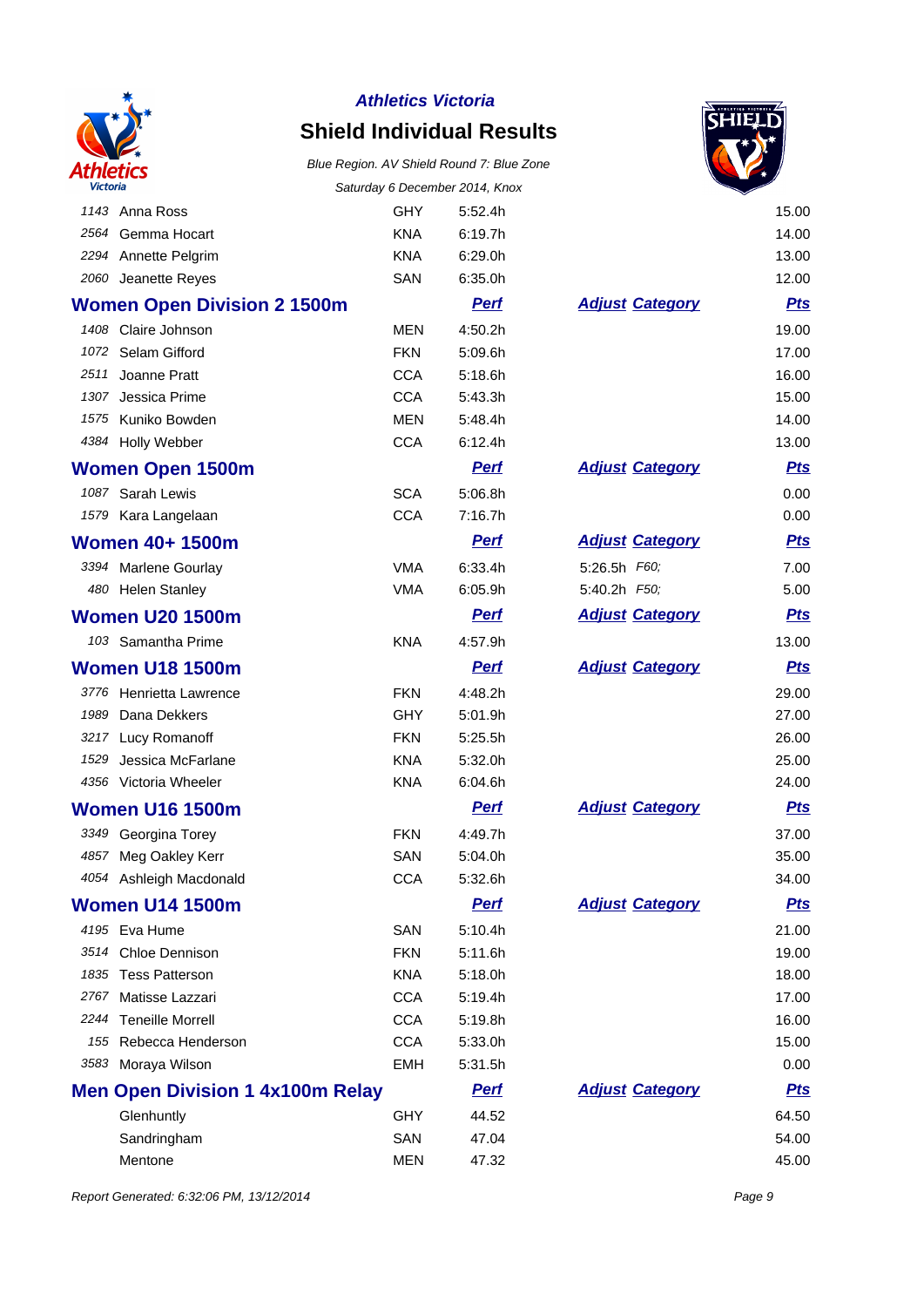

## **Shield Individual Results**

Blue Region. AV Shield Round 7: Blue Zone Saturday 6 December 2014, Knox

Glenhuntly 2 GHY 52.11 36.00



| Knox                                      | <b>KNA</b> | 52.39       |                        | 27.00      |
|-------------------------------------------|------------|-------------|------------------------|------------|
| <b>Men Open Division 2 4x100m Relay</b>   |            | <b>Perf</b> | <b>Adjust Category</b> | <u>Pts</u> |
| Oakleigh                                  | <b>OAK</b> | 53.52       |                        | 31.50      |
| Mornington                                | <b>MPA</b> | 57.92       |                        | 24.00      |
| <b>Men Open 4x100m Relay</b>              |            | <u>Perf</u> | <b>Adjust Category</b> | <b>Pts</b> |
| East Melbourne                            | <b>EMH</b> | 44.83       |                        | 0.00       |
| Men 40+ 4x100m Relay                      |            | <b>Perf</b> | <b>Adjust Category</b> | <b>Pts</b> |
| <b>Vic Masters</b>                        | <b>VMA</b> | 62.92       |                        | 43.50      |
| Oakleigh                                  | <b>OAK</b> | 68.95       |                        | 36.00      |
| Men U20 4x100m Relay                      |            | <b>Perf</b> | <b>Adjust Category</b> | <b>Pts</b> |
| Knox                                      | <b>KNA</b> | 48.73       |                        | 19.50      |
| Men U18 4x100m Relay                      |            | <b>Perf</b> | <b>Adjust Category</b> | <b>Pts</b> |
| Sandringham                               | SAN        | 48.00       |                        | 37.50      |
| Casey Cardinia                            | <b>CCA</b> | 49.13       |                        | 30.00      |
| Men U16 4x100m Relay                      |            | Perf        | <b>Adjust Category</b> | <u>Pts</u> |
| Glenhuntly                                | <b>GHY</b> | 50.71       |                        | 61.50      |
| <b>Women Open Division 1 4x100m Relay</b> |            | <b>Perf</b> | <b>Adjust Category</b> | <b>Pts</b> |
| Sandringham                               | <b>SAN</b> | 53.83       |                        | 31.50      |
| Glenhuntly                                | <b>GHY</b> | 54.26       |                        | 24.00      |
| Knox                                      | <b>KNA</b> | 54.68       |                        | 18.00      |
| <b>Women Open Division 2 4x100m Relay</b> |            | <b>Perf</b> | <b>Adjust Category</b> | <b>Pts</b> |
| Mentone                                   | <b>MEN</b> | 61.14       |                        | 28.50      |
| Women 40+ 4x100m Relay                    |            | <b>Perf</b> | <b>Adjust Category</b> | <b>Pts</b> |
| <b>Vic Masters</b>                        | <b>VMA</b> | 71.14       |                        | 10.50      |
| <b>Women U18 4x100m Relay</b>             |            | <b>Perf</b> | <b>Adjust Category</b> | <b>Pts</b> |
| Glenhuntly                                | <b>GHY</b> | 52.08       |                        | 43.50      |
| Frankston                                 | <b>FKN</b> | 54.35       |                        | 36.00      |
| Women U16 4x100m Relay                    |            | <b>Perf</b> | <b>Adjust Category</b> | <b>Pts</b> |
| Frankston                                 | <b>FKN</b> | 55.71       |                        | 55.50      |
| <b>Women U14 80m Hurdles</b>              |            | <b>Perf</b> | <b>Adjust Category</b> | <u>Pts</u> |
| 4723 Kasia Shadbolt                       | EMH        | 15.84       | 76cm                   | 0.00       |
| <b>Men U14 90m Hurdles</b>                |            | <u>Perf</u> | <b>Adjust Category</b> | <u>Pts</u> |
| 2723 Samuel Merrick                       | <b>CCA</b> | 15.78       | 76cm                   | 21.00      |
| 4018 Cameron De Bruin                     | <b>CCA</b> | 16.73       | 76cm                   | 18.00      |
| 3685 Lachlan Webbers                      | <b>CCA</b> | 18.59       | 76cm                   | 0.00       |
| <b>Women U16 90m Hurdles</b>              |            | <b>Perf</b> | <b>Adjust Category</b> | <u>Pts</u> |
| 2948 Natasha Bannon                       | SAN        | 15.54       | 76cm                   | 37.00      |

|                        | 31.50      |
|------------------------|------------|
|                        | 24.00      |
| <b>Adjust Category</b> | <b>Pts</b> |
|                        | 0.00       |
| <b>Adjust Category</b> | <u>Pts</u> |
|                        | 43.50      |
|                        | 36.00      |
| <b>Adjust Category</b> | <u>Pts</u> |
|                        | 19.50      |
| <b>Adjust Category</b> | <u>Pts</u> |
|                        | 37.50      |
|                        | 30.00      |
| <b>Adjust Category</b> | <u>Pts</u> |
|                        | 61.50      |
| <b>Adjust Category</b> | <u>Pts</u> |
|                        | 31.50      |
|                        | 24.00      |
|                        | 18.00      |
| <b>Adjust Category</b> | <u>Pts</u> |
|                        | 28.50      |
|                        |            |
| <b>Adjust Category</b> | <u>Pts</u> |
|                        | 10.50      |
| <b>Adjust Category</b> | <u>Pts</u> |
|                        | 43.50      |
|                        | 36.00      |
| <b>Adjust Category</b> | <u>Pts</u> |
|                        | 55.50      |
| <b>Adjust Category</b> | <u>Pts</u> |
| 76cm                   | 0.00       |
| <b>Adjust Category</b> | <b>Pts</b> |
| 76cm                   | 21.00      |
| 76cm                   | 18.00      |
| 76cm                   | 0.00       |
| <b>Adjust Category</b> | <u>Pts</u> |
| 76cm                   | 37.00      |

Report Generated: 6:32:07 PM, 13/12/2014 Page 10

4076 Alyssa Prosser CCA 16.56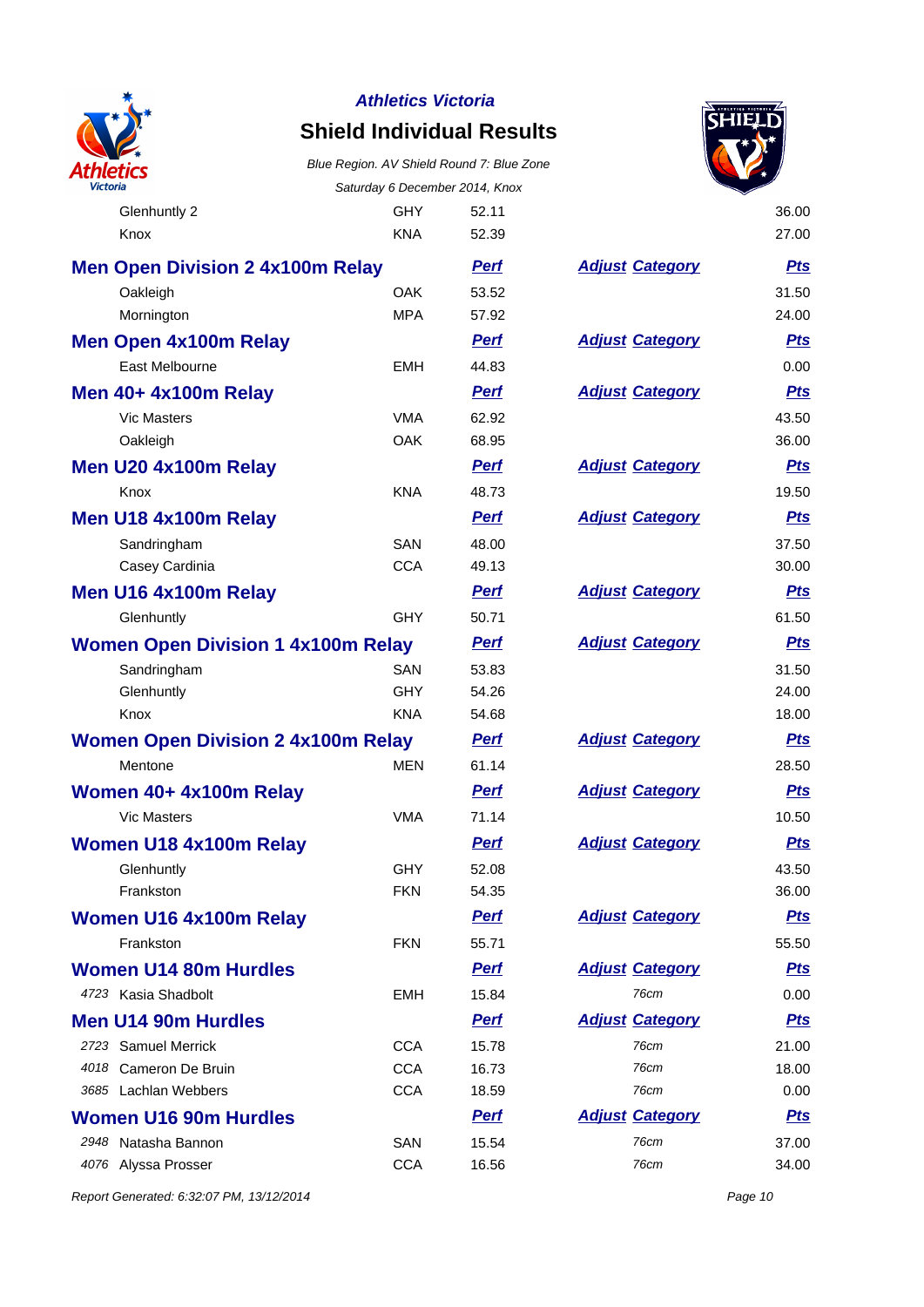

## **Shield Individual Results**

4919 Hayley Silvester MPA 17.34 76cm 32.00 Blue Region. AV Shield Round 7: Blue Zone Saturday 6 December 2014, Knox



|      | <b>Men U16 100m Hurdles</b>               |            | <b>Perf</b> |               | <b>Adjust Category</b> | <u>Pts</u> |
|------|-------------------------------------------|------------|-------------|---------------|------------------------|------------|
|      | 3692 Harry Blackburn                      | <b>KNA</b> | 16.43       |               | 84cm                   | 41.00      |
|      | 3782 Yohei Hidano                         | <b>GHY</b> | 17.98       |               | 84cm                   | 38.00      |
|      | <b>Women Open Division 1 100m Hurdles</b> |            | <u>Perf</u> |               | <b>Adjust Category</b> | <u>Pts</u> |
|      | 2318 Ruby Holten                          | <b>SAN</b> | 16.05       |               | 84cm                   | 21.00      |
| 2793 | <b>Emily McLean</b>                       | <b>GHY</b> | 17.39       |               | 84cm                   | 18.00      |
| 4731 | Alison Drennan                            | <b>KNA</b> | 17.85       |               | 84cm                   | 16.00      |
| 3667 | Natasha Moussi                            | <b>GHY</b> | 19.34       |               | 84cm                   | 14.00      |
|      | 4766 Teagan Fairburn                      | <b>KNA</b> | 21.30       |               | 84cm                   | 12.00      |
|      | <b>Women Open Division 2 100m Hurdles</b> |            | <b>Perf</b> |               | <b>Adjust Category</b> | <u>Pts</u> |
|      | 161 Cara Moody                            | <b>CCA</b> | 16.67       |               | 84cm                   | 19.00      |
|      | 4247 Kimberley Boyce                      | <b>FKN</b> | 17.45       |               | 84cm                   | 16.50      |
|      | <b>Men Open Division 1 110m Hurdles</b>   |            | <b>Perf</b> |               | <b>Adjust Category</b> | <u>Pts</u> |
|      | 4462 Scott Fairburn                       | <b>KNA</b> | 20.54       |               | 106cm                  | 43.00      |
|      | 4330 Alex Fairburn                        | <b>KNA</b> | 21.88       |               | 106cm                  | 40.00      |
|      | <b>Men Open Division 2 110m Hurdles</b>   |            | <b>Perf</b> |               | <b>Adjust Category</b> | <u>Pts</u> |
|      | 3488 Benjamin Ryan                        | <b>CCA</b> | 20.59       |               | 106cm                  | 21.00      |
|      | Men 40+ 110m Hurdles                      |            | <b>Perf</b> |               | <b>Adjust Category</b> | <b>Pts</b> |
|      | 3472 Patrick Leane                        | <b>OAK</b> | 22.67       |               | 21.30 M60 (100m,84cm); | 29.00      |
|      | 3873 Brendan Leane                        | <b>OAK</b> | 22.09       |               | M50 (100m, 91cm);      | 26.00      |
|      | 2150 Jeffrey Wright                       | <b>KNA</b> | 24.38       |               | 99cm                   | 0.00       |
|      | <b>Men U18 110m Hurdles</b>               |            | <b>Perf</b> |               | <b>Adjust Category</b> | <b>Pts</b> |
|      | 3557 Corey Robinson                       | <b>KNA</b> | 17.44       |               | 91cm                   | 25.00      |
|      | <b>Men U16 110m Hurdles</b>               |            | <b>Perf</b> |               | <b>Adjust Category</b> | <b>Pts</b> |
|      | 2721 Benjamin Merrick                     | <b>CCA</b> | 19.33       |               |                        | 0.00       |
|      | 3037 Dylan Burrows                        | <b>FKN</b> | 18.18       |               |                        | 0.00       |
|      | <b>Men Open 3000m Walk</b>                |            | Perf        |               | <b>Adjust Category</b> | <b>Pts</b> |
|      | 3855 Kyle Bird                            | <b>MPA</b> | 15:20.4h    |               |                        | 0.00       |
|      | Men 40+ 3000m Walk                        |            | <u>Perf</u> |               | <b>Adjust Category</b> | <u>Pts</u> |
|      | 1683 Ralph Bennett                        | <b>VMA</b> | 17:44.9h    | 15:15.8h M70; |                        | 29.00      |
| 541  | <b>Russell Dickenson</b>                  | <b>VMA</b> | 18:07.3h    | 15:35.0h M60; |                        | 26.00      |
| 1375 | <b>Christopher Murphy</b>                 | <b>GHY</b> | 28:38.0h    | 26:37.7h M50; |                        | 24.00      |
|      | <b>Men U16 3000m Walk</b>                 |            | <b>Perf</b> |               | <b>Adjust Category</b> | <u>Pts</u> |
|      | 4357 Joseph Rickard                       | <b>MPA</b> | 16:57.2h    |               |                        | 41.00      |
|      | Men U14 3000m Walk                        |            | <b>Perf</b> |               | <b>Adjust Category</b> | <u>Pts</u> |
|      | 3055 Hayden Walmsley                      | <b>KNA</b> | 16:12.8h    |               |                        | 21.00      |
|      | 154 Corey Dickson                         | <b>KNA</b> | 17:32.7h    |               |                        | 18.00      |

| <b>Adjust Category</b> | <u>Pts</u>        |
|------------------------|-------------------|
| 84cm                   | 41.00             |
| 84cm                   | 38.00             |
| <b>Adjust Category</b> | <u>Pts</u>        |
| 84cm                   | 21.00             |
| 84cm                   | 18.00             |
| 84cm                   | 16.00             |
| 84cm                   | 14.00             |
| 84cm                   | 12.00             |
| <b>Adjust Category</b> | <u>Pts</u>        |
| 84cm                   | 19.00             |
| 84cm                   | 16.50             |
| <b>Adjust Category</b> | <b>Pts</b>        |
| 106cm                  | 43.00             |
| 106cm                  | 40.00             |
| <b>Adjust Category</b> | <u>Pts</u>        |
| 106cm                  | 21.00             |
| <b>Adjust Category</b> | <b>Pts</b>        |
| 21.30 M60 (100m,84cm); | 29.00             |
|                        | 26.00             |
| 99cm                   | 0.00              |
| <b>Adjust Category</b> | <u>Pts</u>        |
| 91cm                   | 25.00             |
| <b>Adjust Category</b> | <u>Pts</u>        |
|                        | 0.00              |
|                        | 0.00              |
| <b>Adjust Category</b> | <b>Pts</b>        |
|                        | 0.00              |
| <b>Adjust Category</b> | <u>Pts</u>        |
| 15:15.8h M70;          | 29.00             |
| 15:35.0h <i>M60</i> ;  | 26.00             |
| 26:37.7h M50;          | 24.00             |
| <b>Adjust Category</b> | <u>Pts</u>        |
|                        | 41.00             |
| <b>Adjust Category</b> | <u>Pts</u>        |
|                        | 21.00             |
|                        | 18.00             |
|                        | M50 (100m, 91cm); |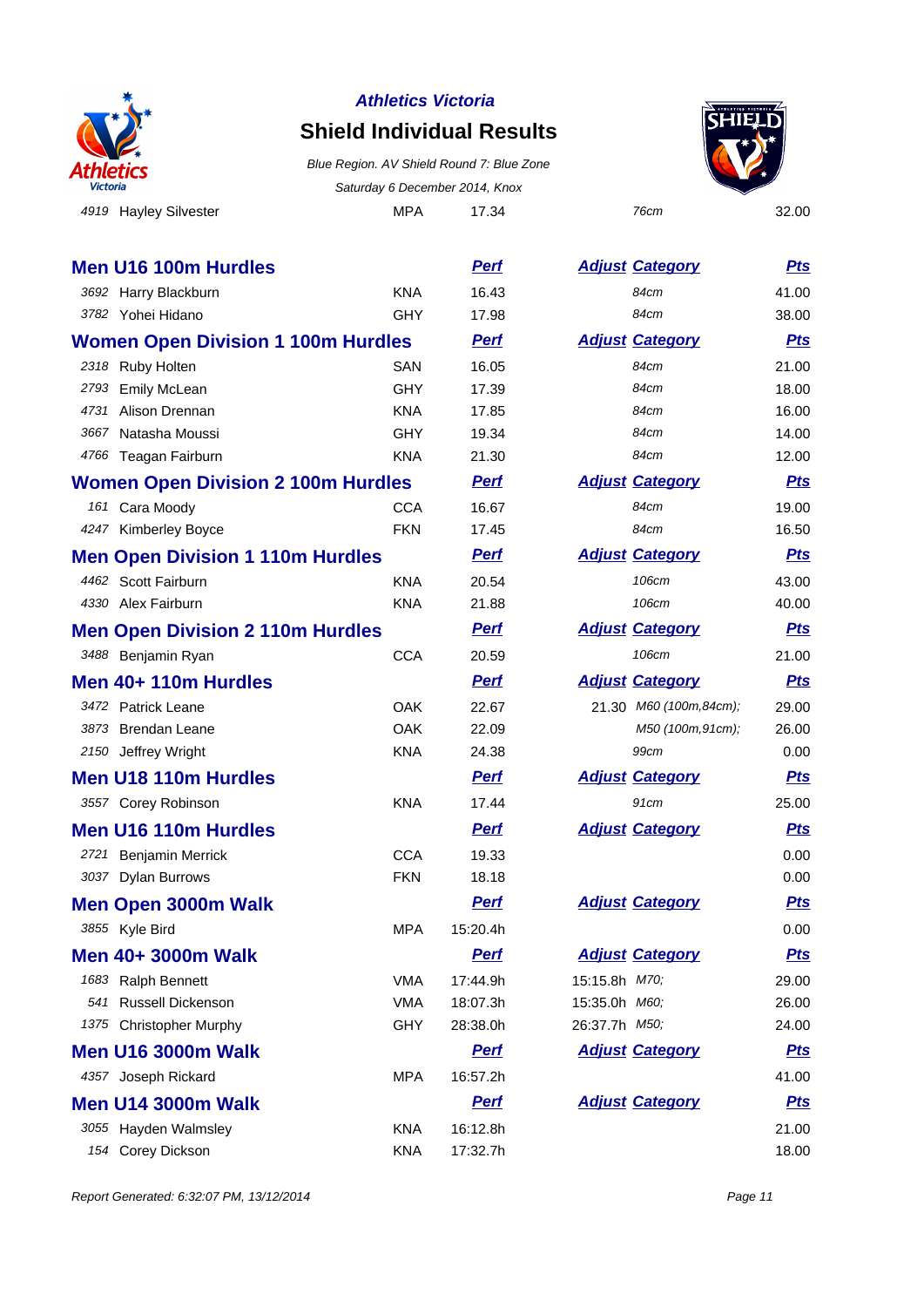

# **Shield Individual Results**



|                                         |            | odididay o Deceniber 2014, Niox |                        |            |
|-----------------------------------------|------------|---------------------------------|------------------------|------------|
| <b>Women Open 3000m Walk</b>            |            | <b>Perf</b>                     | <b>Adjust Category</b> | <u>Pts</u> |
| 2294 Annette Pelgrim                    | <b>KNA</b> | 21:23.0h                        |                        | 0.00       |
| <b>Women 40+ 3000m Walk</b>             |            | <b>Perf</b>                     | <b>Adjust Category</b> | <b>Pts</b> |
| 3394 Marlene Gourlay                    | <b>VMA</b> | 18:23.0h                        | 15:37.5h F60;          | 7.00       |
| 3011 Gwen Steed                         | <b>VMA</b> | 20:34.7h                        | 17:29.4h F70;          | 4.50       |
| Women U16 3000m Walk                    |            | <b>Perf</b>                     | <b>Adjust Category</b> | <b>Pts</b> |
| 3078 Brodie Richardson                  | <b>KNA</b> | 18:53.0h                        |                        | 37.00      |
| 231 Jessica Lillie                      | <b>KNA</b> | 19:41.2h                        |                        | 34.00      |
| Women U14 3000m Walk                    |            | <b>Perf</b>                     | <b>Adjust Category</b> | <u>Pts</u> |
| 155 Rebecca Henderson                   | <b>CCA</b> | 15:55.4h                        |                        | 21.00      |
| 4775 Ruby Paten                         | <b>CCA</b> | 17:48.1h                        |                        | 18.00      |
| <b>Men Open Division 1 5000m Walk</b>   |            | <b>Perf</b>                     | <b>Adjust Category</b> | <u>Pts</u> |
| 13 Rhydian Cowley                       | <b>GHY</b> | 21:21.8h                        |                        | 43.00      |
| 1746 Philip Hutton                      | <b>GHY</b> | 35:17.1h                        |                        | 40.00      |
| 3836 Anthony Doran                      | <b>GHY</b> | 37:07.0h                        |                        | 38.00      |
| 4197 John Morrison                      | SAN        | 37:51.0h                        |                        | 36.00      |
| <b>Men Open Division 2 5000m Walk</b>   |            | <b>Perf</b>                     | <b>Adjust Category</b> | <u>Pts</u> |
| 4650 Rupert Van Dongen                  | <b>CCA</b> | 30:17.2h                        |                        | 21.00      |
| <b>Men U18 5000m Walk</b>               |            | <b>Perf</b>                     | <b>Adjust Category</b> | <u>Pts</u> |
| 215 Reese Walmsley                      | <b>KNA</b> | 25:53.7h                        |                        | 25.00      |
| <b>Women Open Division 2 5000m Walk</b> |            | <b>Perf</b>                     | <b>Adjust Category</b> | <b>Pts</b> |
| 1575 Kuniko Bowden                      | <b>MEN</b> | 38:31.7h                        |                        | 19.00      |
| Women U18 5000m Walk                    |            | <b>Perf</b>                     | <b>Adjust Category</b> | <b>Pts</b> |
| 2765 Paige De Lisen                     | <b>KNA</b> | 30:26.4h                        |                        | 29.00      |
| Men U18 2000m Steeple                   |            | <b>Perf</b>                     | <b>Adjust Category</b> | <u>Pts</u> |
| 2210 Broden Bird                        | <b>MPA</b> | 8:57.8h                         | 91cm                   | 25.00      |
| 1904 Jeremy Fraser                      | <b>MPA</b> | 8:58.3h                         | 91cm                   | 22.00      |
| Men U16 2000m Steeple                   |            | <b>Pert</b>                     | <b>Adjust Category</b> | <u>Pts</u> |
| 1693 Ethan Anthony                      | <b>MPA</b> | 6:58.2h                         | 76cm                   | 41.00      |
| 4357 Joseph Rickard                     | <b>MPA</b> | 9:59.3h                         | 76cm                   | 38.00      |
| Men U14 2000m Steeple                   |            | <b>Perf</b>                     | <b>Adjust Category</b> | <b>Pts</b> |
| 2246 Ben Wells                          | <b>FKN</b> | 10:08.3h                        | 76cm                   | 21.00      |
| Women 40+ 2000m Steeple                 |            | <b>Perf</b>                     | <b>Adjust Category</b> | <b>Pts</b> |
| 3394 Marlene Gourlay                    | <b>VMA</b> | 10:10.7h                        | 7:50.2h F60;           | 7.00       |
| 1684 Linda Black                        | <b>VMA</b> | 14:29.6h                        | 13:02.6h F50;          | 4.50       |
| Women U18 2000m Steeple                 |            | <b>Perf</b>                     | <b>Adjust Category</b> | <b>Pts</b> |
| 2268 Maxime Plugge                      | <b>KNA</b> | 8:47.2h                         | 76cm                   | 29.00      |
| Jessica McFarlane<br>1529               | <b>KNA</b> | 8:55.8h                         | 76cm                   | 26.00      |

| <b>Adjust Category</b> | <b>Pts</b> |
|------------------------|------------|
|                        | 0.00       |
| <b>Adjust Category</b> | <b>Pts</b> |
| 15:37.5h F60;          | 7.00       |
| 17:29.4h F70;          | 4.50       |
| <b>Adjust Category</b> | <u>Pts</u> |
|                        | 37.00      |
|                        | 34.00      |
| <b>Adjust Category</b> | <b>Pts</b> |
|                        | 21.00      |
|                        | 18.00      |
| <b>Adjust Category</b> | <b>Pts</b> |
|                        | 43.00      |
|                        | 40.00      |
|                        | 38.00      |
|                        | 36.00      |
| <b>Adjust Category</b> | <u>Pts</u> |
|                        | 21.00      |
| <b>Adjust Category</b> | <u>Pts</u> |
|                        | 25.00      |
| <b>Adjust Category</b> | <b>Pts</b> |
|                        | 19.00      |
| <b>Adjust Category</b> | <u>Pts</u> |
|                        | 29.00      |
| <b>Adjust Category</b> | <u>Pts</u> |
| 91cm                   | 25.00      |
| 91cm                   | 22.00      |
| <b>Adjust Category</b> | <b>Pts</b> |
| 76cm                   | 41.00      |
| 76cm                   | 38.00      |
| <b>Adjust Category</b> | <b>Pts</b> |
| 76cm                   | 21.00      |
| <b>Adjust Category</b> | <u>Pts</u> |
| 7:50.2h F60;           | 7.00       |
| 13:02.6h F50;          | 4.50       |
| <b>Adjust Category</b> | <u>Pts</u> |
| 76cm                   | 29.00      |
| 76cm                   | 26.00      |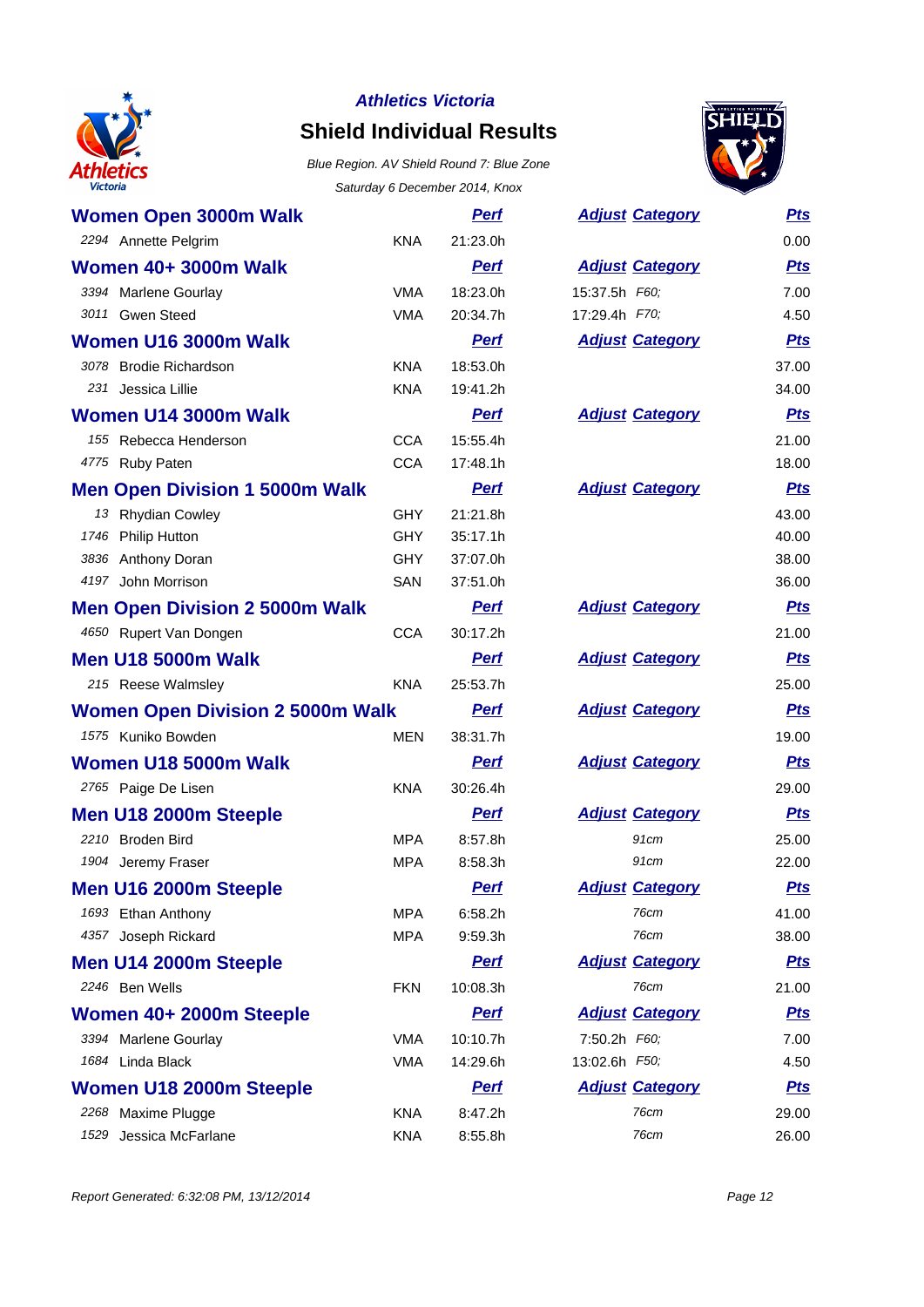

# **Shield Individual Results**



|      | Women U16 2000m Steeple                    |            | <u>Perf</u> | <b>Adjust Category</b> | <u>Pts</u> |
|------|--------------------------------------------|------------|-------------|------------------------|------------|
|      | 4054 Ashleigh Macdonald                    | <b>CCA</b> | 9:09.2h     | <b>76cm</b>            | 37.00      |
|      | <b>Men Open Division 1 3000m Steeple</b>   |            | <b>Pert</b> | <b>Adjust Category</b> | <b>Pts</b> |
|      | 1775 Beau Lang                             | <b>GHY</b> | 10:28.3h    | 91cm                   | 43.00      |
|      | 2513 Peter Macknamara                      | <b>GHY</b> | 10:33.5h    | 91cm                   | 40.00      |
|      | 1799 Matthew Wynne                         | <b>GHY</b> | 11:52.7h    | 91cm                   | 38.00      |
|      | <b>Men Open Division 2 3000m Steeple</b>   |            | <u>Perf</u> | <b>Adjust Category</b> | <u>Pts</u> |
|      | 1213 Shane Bishop                          | <b>MPA</b> | 11:06.4h    | 91cm                   | 21.00      |
|      | Men 40+ 3000m Steeple                      |            | <b>Perf</b> | <b>Adjust Category</b> | <b>Pts</b> |
|      | 1032 Steve Preece                          | <b>MPA</b> | 11:59.3h    | 76cm                   | 29.00      |
|      | 1188 Chris Brown                           | <b>OAK</b> | 15:32.3h    | 14:17.7h M50;          | 26.00      |
|      | 1141 Angelo Portelli                       | <b>GHY</b> | 14:27.3h    | 76cm                   | 24.00      |
|      | 1791 Adrian Lyness                         | <b>CCA</b> | 15:49.3h    | 76cm                   | 22.00      |
|      | <b>Women Open Division 1 3000m Steeple</b> |            | <b>Perf</b> | <b>Adjust Category</b> | <u>Pts</u> |
|      | 2213 Alice Enter                           | <b>GHY</b> | 14:23.3h    | 76cm                   | 21.00      |
|      | 2060 Jeanette Reyes                        | SAN        | 16:40.9h    | 76cm                   | 18.00      |
|      | <b>Women Open Division 2 3000m Steeple</b> |            | <u>Perf</u> | <b>Adjust Category</b> | <u>Pts</u> |
|      | 1408 Claire Johnson                        | <b>MEN</b> | 11:53.9h    | 76cm                   | 19.00      |
| 1072 | Selam Gifford                              | <b>FKN</b> | 12:59.8h    | 76cm                   | 16.50      |
| 1307 | Jessica Prime                              | <b>CCA</b> | 13:46.4h    | 76cm                   | 15.00      |
|      | 1575 Kuniko Bowden                         | <b>MEN</b> | 14:03.7h    | 76cm                   | 13.50      |
|      | <b>Men Open Division 1 Long Jump</b>       |            | <b>Perf</b> | <b>Adjust Category</b> | <u>Pts</u> |
|      | 461 Justin Hanrahan                        | <b>MEN</b> | 6.00m       |                        | 43.00      |
| 2949 | Patrick Sham-Yuen                          | SAN        | 5.91m       |                        | 40.00      |
| 3878 | <b>Brad Krawczyk</b>                       | <b>KNA</b> | 5.78m       |                        | 38.00      |
| 4330 | Alex Fairburn                              | KNA        | 5.71m       |                        | 36.00      |
| 3974 | Daniel Pangbourne                          | <b>FKN</b> | 5.63m       |                        | 34.00      |
| 4462 | Scott Fairburn                             | <b>KNA</b> | 5.32m       |                        | 32.00      |
|      | 3730 Stefan Voorham                        | GHY        | 5.28m       |                        | 30.00      |
|      | 4556 Colin Lane                            | <b>FKN</b> | 4.04m       |                        | 28.00      |
| 3343 | <b>Travis Taylor</b>                       | <b>GHY</b> | 3.87m       |                        | 26.00      |
| 1275 | <b>William Little</b>                      | <b>GHY</b> | 3.43m       |                        | 24.00      |
|      | 3274 Tim Rosen                             | <b>GHY</b> | 2.50m       |                        | 22.00      |
|      | <b>Men Open Division 2 Long Jump</b>       |            | <b>Perf</b> | <b>Adjust Category</b> | <b>Pts</b> |
|      | 4112 Benjamin Hunt                         | <b>CCA</b> | 6.08m       |                        | 21.00      |
| 1677 | <b>Matthew Dunn</b>                        | OAK        | 5.93m       |                        | 18.00      |
| 3470 | Daniel Leane                               | <b>OAK</b> | 5.45m       |                        | 15.00      |
| 4019 | Alistair Neil                              | <b>CCA</b> | 5.45m       |                        | 15.00      |
| 1503 | <b>Brett Anthony</b>                       | <b>MPA</b> | 5.14m       |                        | 12.00      |
| 1364 | Steven Bonfadini                           | <b>MPA</b> | 5.06m       |                        | 10.00      |

| <b>Adjust Category</b> | <u>Pts</u> |
|------------------------|------------|
| 76cm                   | 37.00      |
| <b>Adjust Category</b> | <u>Pts</u> |
| 91cm                   | 43.00      |
| 91cm                   | 40.00      |
| 91cm                   | 38.00      |
| <b>Adjust Category</b> | <b>Pts</b> |
| 91cm                   | 21.00      |
| <b>Adjust Category</b> | <u>Pts</u> |
| 76cm                   | 29.00      |
| 14:17.7h M50;          | 26.00      |
| 76cm                   | 24.00      |
| 76cm                   | 22.00      |
| <b>Adjust Category</b> | <u>Pts</u> |
| 76cm                   | 21.00      |
| 76cm                   | 18.00      |
| <b>Adjust Category</b> | <b>Pts</b> |
| 76cm                   | 19.00      |
| 76cm                   | 16.50      |
| 76cm                   | 15.00      |
| 76cm                   | 13.50      |
| <b>Adjust Category</b> | <u>Pts</u> |
|                        | 43.00      |
|                        | 40.00      |
|                        | 38.00      |
|                        | 36.00      |
|                        | 34.00      |
|                        | 32.00      |
|                        | 30.00      |
|                        | 28.00      |
|                        | 26.00      |
|                        | 24.00      |
|                        | 22.00      |
| <u>Adjust Category</u> | <u>Pts</u> |
|                        | 21.00      |
|                        | 18.00      |
|                        | 15.00      |
|                        | 15.00      |
|                        | 12.00      |
|                        |            |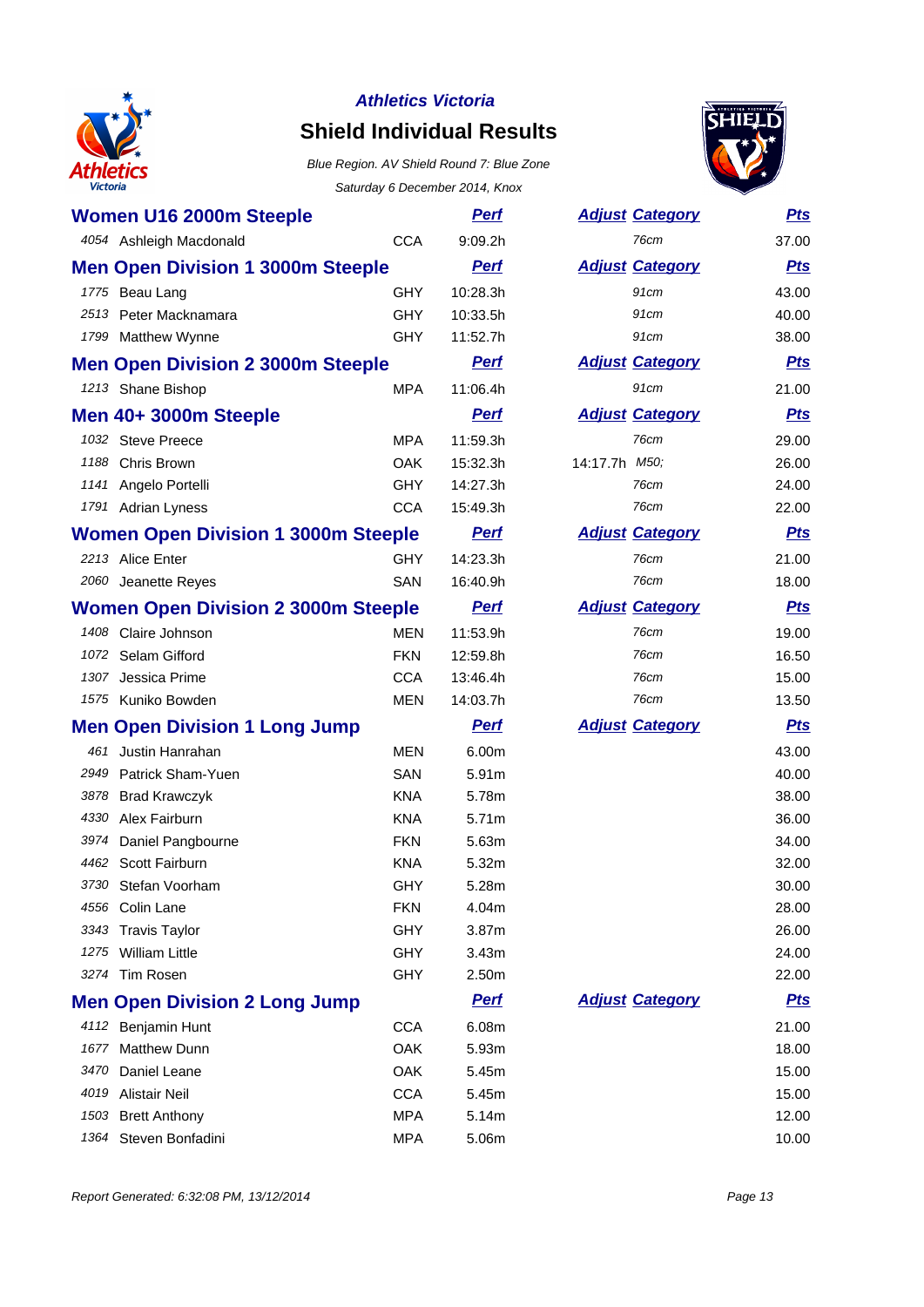

# **Shield Individual Results**



|      | <b>Men Open Long Jump</b> |            | <u>Perf</u>       | <b>Adjust Category</b> | <b>Pts</b> |
|------|---------------------------|------------|-------------------|------------------------|------------|
|      | 3473 Rebecca Leane        | <b>OAK</b> | 3.32m             |                        | 0.00       |
|      | 3488 Benjamin Ryan        | <b>CCA</b> | 5.10m             |                        | 0.00       |
|      | 3747 Alasdair O'Brien     | <b>OAK</b> | 5.31m             |                        | 0.00       |
|      | 3855 Kyle Bird            | <b>MPA</b> | 3.95m             |                        | 0.00       |
|      | Men 40+ Long Jump         |            | <b>Perf</b>       | <b>Adjust Category</b> | <u>Pts</u> |
|      | 3766 Stewart Dobrzynski   | <b>VMA</b> | 5.26m             |                        | 29.00      |
|      | 1687 Rob Italia           | <b>VMA</b> | 4.89m             |                        | 26.00      |
|      | 3472 Patrick Leane        | <b>OAK</b> | 3.64m             | 4.51m M60,             | 24.00      |
|      | 3592 Danny Lazzari        | <b>CCA</b> | 4.45m             |                        | 22.00      |
|      | 488 Paul Olsson           | <b>CCA</b> | 3.79m             | 4.24m <i>M50;</i>      | 20.00      |
|      | 3953 Sean Riordan         | <b>VMA</b> | 3.83m             |                        | 18.00      |
|      | 1903 Clinton Fraser       | <b>MPA</b> | 3.60m             |                        | 16.00      |
|      | 3873 Brendan Leane        | <b>OAK</b> | 3.11 <sub>m</sub> | 3.48m M50;             | 14.00      |
|      | 1201 Robert Ryan          | <b>CCA</b> | 2.94m             |                        | 0.00       |
|      | <b>Men U20 Long Jump</b>  |            | <b>Pert</b>       | <b>Adjust Category</b> | <u>Pts</u> |
|      | 3745 Daniel Sheridan      | <b>KNA</b> | 4.90m             |                        | 13.00      |
|      | <b>Men U18 Long Jump</b>  |            | <b>Pert</b>       | <b>Adjust Category</b> | <b>Pts</b> |
|      | 3563 James De Silva       | <b>FKN</b> | 6.44m             |                        | 25.00      |
|      | 2808 Tom Tanojevic        | SAN        | 5.90m             |                        | 22.00      |
|      | 3844 Jasper Bruten        | SAN        | 5.48m             |                        | 20.00      |
|      | 3541 Jordan Carthew       | <b>CCA</b> | 5.24m             |                        | 18.00      |
|      | 215 Reese Walmsley        | <b>KNA</b> | 4.06m             |                        | 16.00      |
|      | <b>Men U16 Long Jump</b>  |            | <b>Perf</b>       | <b>Adjust Category</b> | <u>Pts</u> |
|      | 4970 Gabriel Shaw         | <b>GHY</b> | 5.84m             |                        | 41.00      |
| 3775 | Jai Taylor                | <b>FKN</b> | 5.76m             |                        | 38.00      |
|      | 3198 Benjamin Carvalho    | SAN        | 5.52m             |                        | 36.00      |
|      | 4578 Connor Malley        | <b>CCA</b> | 5.43m             |                        | 34.00      |
|      | 3037 Dylan Burrows        | <b>FKN</b> | 5.27m             |                        | 32.00      |
|      | 3692 Harry Blackburn      | <b>KNA</b> | 4.95m             |                        | 30.00      |
|      | 4850 SIFAN BADADA         | HLB        | 4.44m             |                        | 28.00      |
|      | 3602 Joshua Grant         | <b>GHY</b> | 4.37m             |                        | 26.00      |
|      | 3728 Declan Morrison      | <b>SCA</b> | 5.57m             |                        | 0.00       |
|      | <b>Men U14 Long Jump</b>  |            | <b>Perf</b>       | <b>Adjust Category</b> | <b>Pts</b> |
|      | 2937 Cody Bellgrove       | <b>GHY</b> | 4.63m             |                        | 21.00      |
|      | 4219 Kaine Foster         | <b>CCA</b> | 4.55m             |                        | 18.00      |
|      | 4018 Cameron De Bruin     | <b>CCA</b> | 4.44m             |                        | 16.00      |
|      | 3110 Zach Lane            | <b>FKN</b> | 4.30m             |                        | 14.00      |
|      | 3055 Hayden Walmsley      | <b>KNA</b> | 3.38 <sub>m</sub> |                        | 12.00      |
|      | 5010 ROMIN KODIKARA       | <b>GHY</b> | 3.36m             |                        | 10.00      |
|      | 3763 Matthew Merrilees    | <b>CCA</b> | 3.62m             |                        | 0.00       |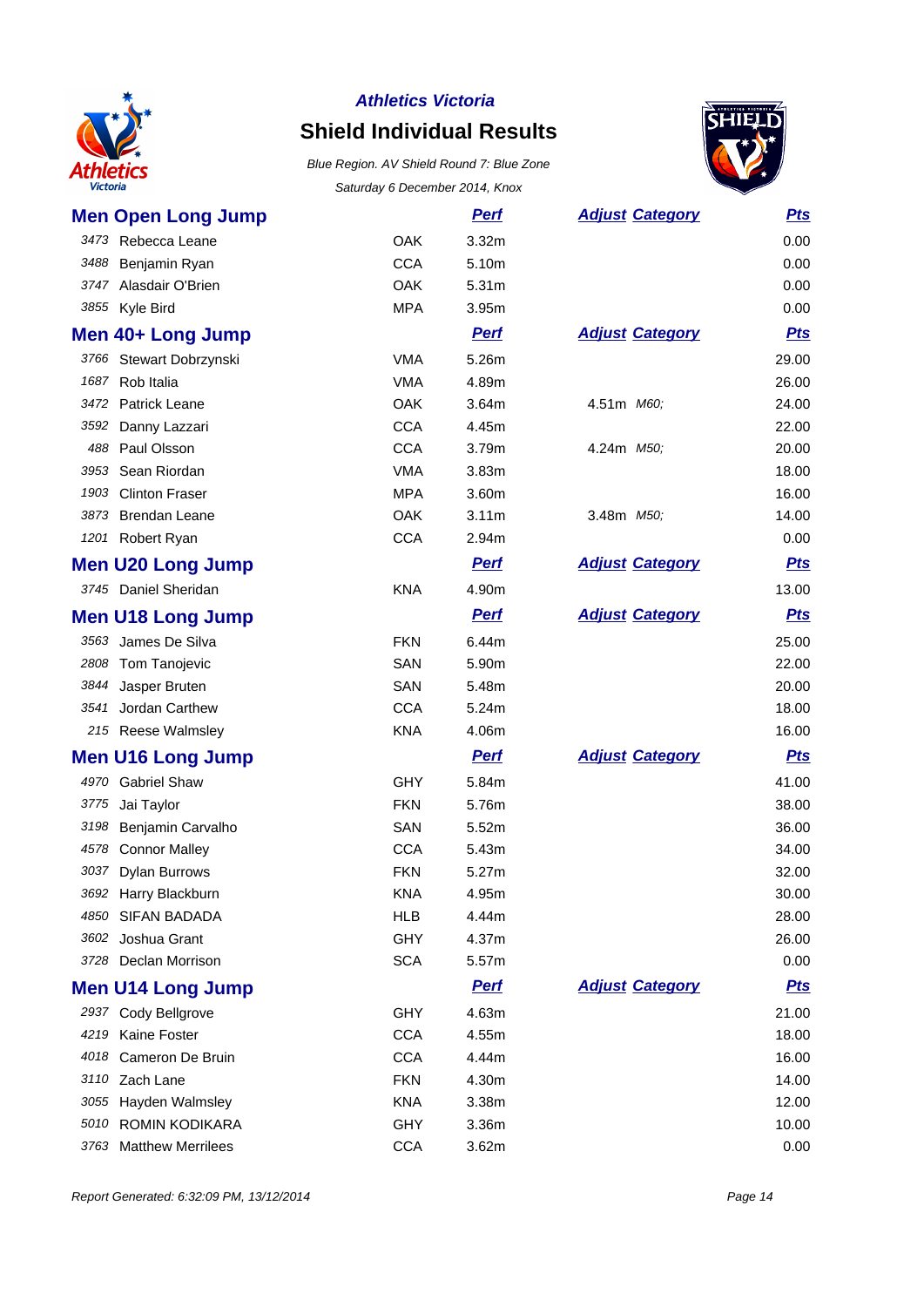

# **Shield Individual Results**



|                         | <b>Women Open Division 1 Long Jump</b> |            | <b>Perf</b>       | <b>Adjust Category</b> | <b>Pts</b> |
|-------------------------|----------------------------------------|------------|-------------------|------------------------|------------|
| 1892 Emma Knight        |                                        | <b>SAN</b> | 5.99m             |                        | 21.00      |
| 2318 Ruby Holten        |                                        | SAN        | 5.28m             |                        | 18.00      |
| 4731 Alison Drennan     |                                        | <b>KNA</b> | 5.01m             |                        | 16.00      |
| 2060                    | Jeanette Reyes                         | SAN        | 4.89m             |                        | 14.00      |
| 4766 Teagan Fairburn    |                                        | <b>KNA</b> | 4.02m             |                        | 12.00      |
| 1139 Cassie Higham      |                                        | <b>GHY</b> | 3.24m             |                        | 10.00      |
| 1143 Anna Ross          |                                        | <b>GHY</b> | 3.12m             |                        | 8.00       |
|                         | <b>Women Open Division 2 Long Jump</b> |            | <b>Perf</b>       | <b>Adjust Category</b> | <b>Pts</b> |
| 161 Cara Moody          |                                        | <b>CCA</b> | 5.04m             |                        | 19.00      |
| Megan Heap<br>3506      |                                        | <b>FKN</b> | 4.99m             |                        | 16.50      |
| 3684                    | Stephanie Comfort                      | <b>CCA</b> | 4.49m             |                        | 15.00      |
| 3375 Tess Parton        |                                        | <b>MEN</b> | 4.42m             |                        | 13.50      |
| 3784 Elise Ponchard     |                                        | <b>FKN</b> | 4.19m             |                        | 12.00      |
| 4706 Corey Pendry       |                                        | <b>HLB</b> | 4.00m             |                        | 10.50      |
|                         | <b>Women Open Long Jump</b>            |            | <b>Pert</b>       | <b>Adjust Category</b> | <u>Pts</u> |
| 3362 Rachel Barrett     |                                        | <b>KNA</b> | 3.95m             |                        | 0.00       |
|                         | <b>Women 40+ Long Jump</b>             |            | <b>Perf</b>       | <b>Adjust Category</b> | <b>Pts</b> |
| 459 Judy Pfanner        |                                        | <b>VMA</b> | 2.81m             |                        | 7.00       |
|                         | <b>Women U20 Long Jump</b>             |            | <b>Perf</b>       | <b>Adjust Category</b> | <b>Pts</b> |
| 3865 bridget gertzel    |                                        | <b>MEN</b> | 4.43m             |                        | 13.00      |
|                         | 3408 Hollie McCracken T/F35            | MEN        | 1.72m             |                        | 10.00      |
|                         | <b>Women U18 Long Jump</b>             |            | <b>Perf</b>       | <b>Adjust Category</b> | <b>Pts</b> |
| 3813 Carmen De Bruin    |                                        | <b>CCA</b> | 5.40m             |                        | 29.00      |
| 1023 Jordyn McConchie   |                                        | <b>FKN</b> | 4.76m             |                        | 26.00      |
| 3217 Lucy Romanoff      |                                        | <b>FKN</b> | 4.47m             |                        | 24.00      |
| 3774 Ella Taylor        |                                        | <b>FKN</b> | 4.14m             |                        | 0.00       |
| 3174 Ebony Lane         |                                        | <b>FKN</b> | 4.33m             |                        | 0.00       |
|                         | <b>Women U16 Long Jump</b>             |            | <b>Perf</b>       | <b>Adjust Category</b> | <b>Pts</b> |
| 3847 Cassandra Cain     |                                        | <b>FKN</b> | 5.35m             |                        | 37.00      |
| Alice Jenner<br>3740    |                                        | <b>MEN</b> | 4.82m             |                        | 34.00      |
| 4076                    | Alyssa Prosser                         | <b>CCA</b> | 4.70m             |                        | 32.00      |
| Jessica Lillie<br>231   |                                        | <b>KNA</b> | 4.00m             |                        | 30.00      |
| 4472                    | Anaya Hodges                           | <b>KNA</b> | 3.91 <sub>m</sub> |                        | 28.00      |
| 2948                    | Natasha Bannon                         | SAN        | 3.70m             |                        | 26.00      |
| 3078                    | <b>Brodie Richardson</b>               | <b>KNA</b> | 3.47m             |                        | 0.00       |
| 3228 Zoe Aylen          |                                        | <b>KNA</b> | 3.74m             |                        | 0.00       |
|                         | <b>Women U14 Long Jump</b>             |            | <b>Pert</b>       | <b>Adjust Category</b> | <u>Pts</u> |
| 4256 Isabella Phanivong |                                        | <b>FKN</b> | 4.91m             |                        | 21.00      |
| 3486                    | Tayla Jade Hughes                      | <b>FKN</b> | 4.79m             |                        | 18.00      |
| 4403                    | Stephanie Bilston                      | <b>CCA</b> | 4.38m             |                        | 16.00      |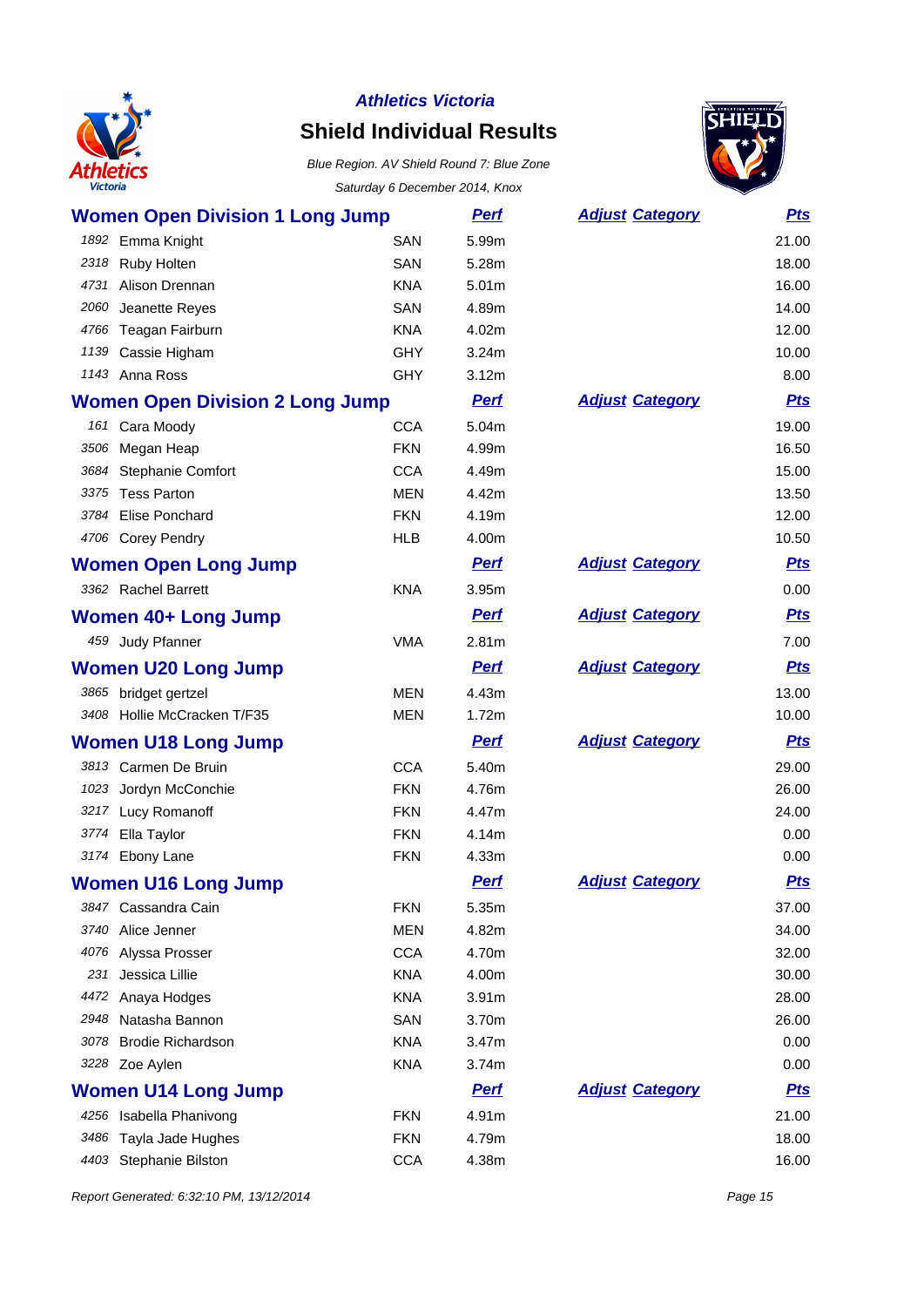

# **Shield Individual Results**



|      |                                       |            |             |                        | ▽          |
|------|---------------------------------------|------------|-------------|------------------------|------------|
|      | 2767 Matisse Lazzari                  | <b>CCA</b> | 3.79m       |                        | 14.00      |
| 4473 | Mikhala Hodges                        | <b>KNA</b> | 3.45m       |                        | 12.00      |
| 3518 | Ebony Zuydwyk                         | <b>FKN</b> | 4.06m       |                        | 0.00       |
| 2766 | Dayna Crees T/F35                     | <b>CCA</b> | 2.60m       |                        | 0.00       |
|      | 3251 Bridie Kelly                     | <b>FKN</b> | 4.30m       |                        | 0.00       |
|      | <b>Men Open Division 1 Pole Vault</b> |            | <b>Pert</b> | <b>Adjust Category</b> | <b>Pts</b> |
|      | 1775 Beau Lang                        | <b>GHY</b> | 3.40m       |                        | 43.00      |
| 1799 | Matthew Wynne                         | GHY        | 2.60m       |                        | 40.00      |
| 3878 | <b>Brad Krawczyk</b>                  | <b>KNA</b> | 2.50m       |                        | 37.00      |
| 4330 | Alex Fairburn                         | <b>KNA</b> | 2.50m       |                        | 37.00      |
|      | 1275 William Little                   | <b>GHY</b> | 2.20m       |                        | 32.00      |
| 3274 | Tim Rosen                             | <b>GHY</b> | 2.20m       |                        | 32.00      |
|      | 4462 Scott Fairburn                   | <b>KNA</b> | 2.20m       |                        | 32.00      |
|      | <b>Men Open Division 2 Pole Vault</b> |            | <b>Perf</b> | <b>Adjust Category</b> | <u>Pts</u> |
|      | 3470 Daniel Leane                     | <b>OAK</b> | 4.20m       |                        | 21.00      |
|      | 3488 Benjamin Ryan                    | <b>CCA</b> | 2.00m       |                        | 18.00      |
|      | Men 40+ Pole Vault                    |            | <b>Perf</b> | <b>Adjust Category</b> | <u>Pts</u> |
|      | 3472 Patrick Leane                    | OAK        | 2.20m       | 2.77m M60;             | 29.00      |
|      | 3873 Brendan Leane                    | OAK        | 2.00m       | 2.20m <i>M50;</i>      | 26.00      |
|      | Women 40+ Pole Vault                  |            | <b>Perf</b> | <b>Adjust Category</b> | <u>Pts</u> |
|      | 2521 Vicki Charles                    | <b>VMA</b> | 1.80m       | 2.08m F50;             | 7.00       |
|      | <b>Men Open Division 1 Javelin</b>    |            | <b>Pert</b> | <b>Adjust Category</b> | <b>Pts</b> |
|      | 1775 Beau Lang                        | GHY        | 43.49m      | 800g                   | 43.00      |
| 3878 | <b>Brad Krawczyk</b>                  | <b>KNA</b> | 41.75m      | 800g                   | 40.00      |
| 4462 | Scott Fairburn                        | <b>KNA</b> | 40.55m      | 800g                   | 38.00      |
|      | 461 Justin Hanrahan                   | <b>MEN</b> | 40.10m      | 800g                   | 36.00      |
|      | 1003 Craig Fairburn                   | <b>KNA</b> | 35.17m      | 800g                   | 34.00      |
| 3805 | Justin Cohen                          | <b>GHY</b> | 32.71m      | 800g                   | 32.00      |
|      | 4601 Andrew Conacher                  | SAN        | 29.22m      | 800g                   | 30.00      |
| 2891 | <b>Matthew Wright</b>                 | SAN        | 27.38m      | 800g                   | 28.00      |
| 3730 | Stefan Voorham                        | GHY        | 22.59m      | 800g                   | 26.00      |
| 1275 | <b>William Little</b>                 | <b>GHY</b> | 20.02m      | 800g                   | 24.00      |
|      | 3318 Taylor Ogden                     | <b>MEN</b> | 11.50m      | 800g                   | 22.00      |
|      | <b>Men Open Division 2 Javelin</b>    |            | <b>Perf</b> | <b>Adjust Category</b> | <u>Pts</u> |
| 169  | Matthew De Bruin                      | <b>CCA</b> | 46.06m      | 800g                   | 21.00      |
| 3470 | Daniel Leane                          | OAK        | 31.16m      | 800g                   | 18.00      |
| 4112 | Benjamin Hunt                         | <b>CCA</b> | 30.59m      | 800g                   | 16.00      |
|      | 3473 Rebecca Leane                    | OAK        | 12.34m      | 800g                   | 14.00      |
|      | <b>Men Open Javelin</b>               |            | <b>Perf</b> | <b>Adjust Category</b> | <u>Pts</u> |
|      | 3488 Benjamin Ryan                    | <b>CCA</b> | 25.16m      | 800g                   | 0.00       |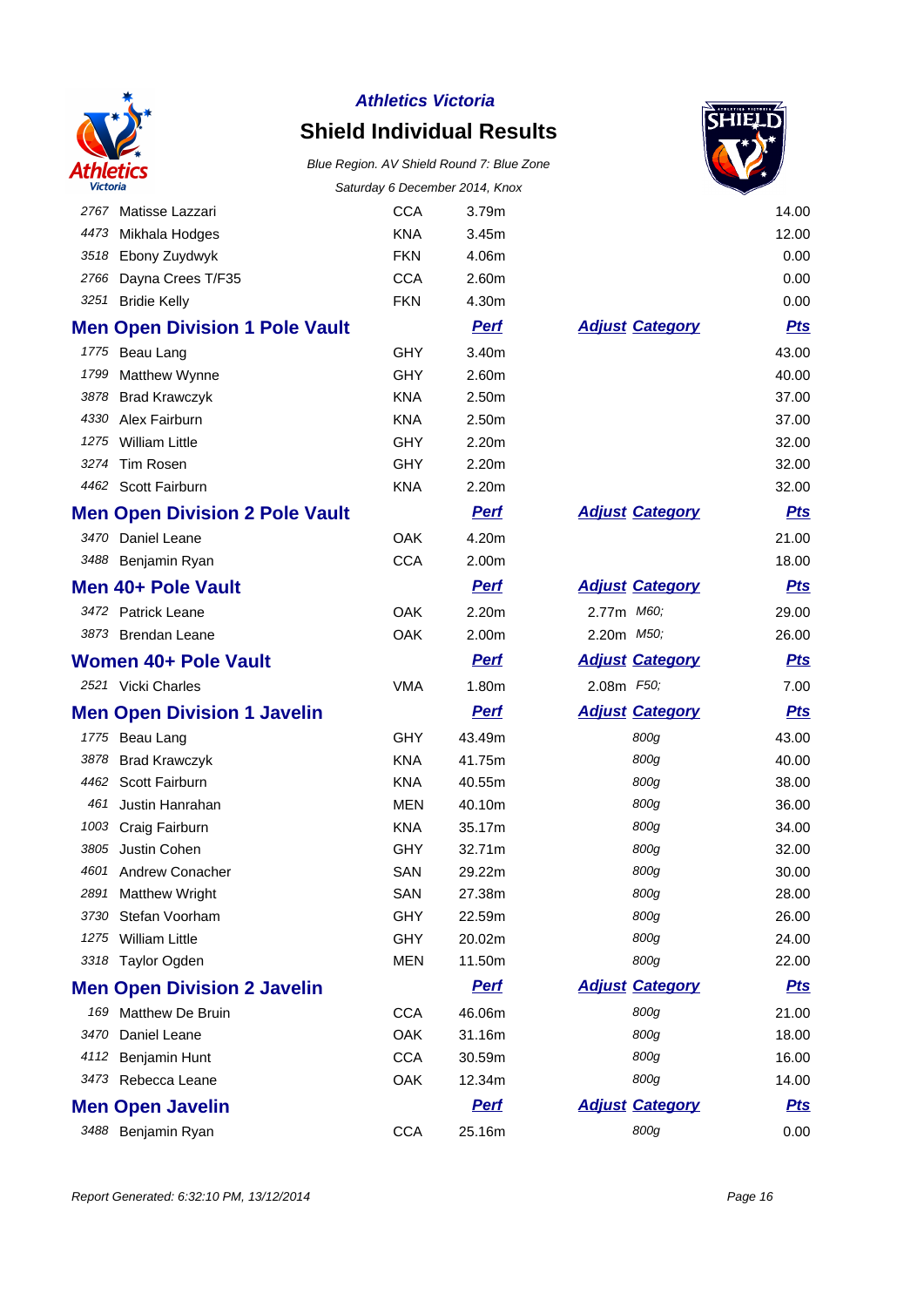

## **Athletics Victoria Shield Individual Results**



|      | Men 40+ Javelin                      |            | <b>Perf</b> | <b>Adjust Category</b> | <b>Pts</b> |
|------|--------------------------------------|------------|-------------|------------------------|------------|
| 486  | Mark Cauchi                          | OAK        | 35.44m      | 40.04m M50 (700g);     | 29.00      |
|      | 3472 Patrick Leane                   | OAK        | 29.56m      | 37.54m M60 (600g);     | 26.00      |
| 3592 | Danny Lazzari                        | <b>CCA</b> | 31.97m      | 800g                   | 24.00      |
| 488  | Paul Olsson                          | <b>CCA</b> | 25.23m      | 28.50m M50 (700g);     | 22.00      |
| 1672 | <b>Bruce McInnes</b>                 | <b>GHY</b> | 19.14m      | 24.30m M60 (600g);     | 20.00      |
| 3953 | Sean Riordan                         | <b>VMA</b> | 19.25m      | 800g                   | 18.00      |
| 1687 | Rob Italia                           | <b>VMA</b> | 14.60m      | 800g                   | 16.00      |
| 1501 | John Zeleznikow                      | <b>GHY</b> | 10.20m      | 12.95m M60 (600g);     | 14.00      |
| 1188 | Chris Brown                          | OAK        | 23.83m      | 26.92m M50 (700g);     | 0.00       |
| 1201 | Robert Ryan                          | <b>CCA</b> | 14.27m      | 800g                   | 0.00       |
|      | 3873 Brendan Leane                   | OAK        | 29.91m      | 33.79m M50 (700g);     | 0.00       |
|      | <b>Men U18 Javelin</b>               |            | <b>Pert</b> | <b>Adjust Category</b> | <u>Pts</u> |
|      | 3195 Sebastian Zammit                | <b>GHY</b> | 40.03m      | 700g                   | 25.00      |
| 1904 | Jeremy Fraser                        | <b>MPA</b> | 28.48m      | 700g                   | 22.00      |
|      | 2808 Tom Tanojevic                   | SAN        | 25.38m      | 700g                   | 20.00      |
|      | 215 Reese Walmsley                   | KNA        | 20.20m      | 700g                   | 18.00      |
|      | <b>Men U16 Javelin</b>               |            | <b>Perf</b> | <b>Adjust Category</b> | <b>Pts</b> |
|      | 4578 Connor Malley                   | <b>CCA</b> | 36.55m      | 700g                   | 41.00      |
| 3692 | Harry Blackburn                      | <b>KNA</b> | 34.93m      | 700g                   | 38.00      |
| 4850 | <b>SIFAN BADADA</b>                  | HLB        | 28.83m      | 700g                   | 36.00      |
| 3277 | <b>Benjamin Petrie</b>               | <b>FKN</b> | 23.32m      | 700g                   | 34.00      |
| 1031 | Callen Goldsmith                     | <b>MPA</b> | 15.51m      | 700g                   | 32.00      |
|      | <b>Men U14 Javelin</b>               |            | <b>Pert</b> | <b>Adjust Category</b> | <b>Pts</b> |
|      | 4018 Cameron De Bruin                | <b>CCA</b> | 27.91m      | 600g                   | 21.00      |
|      | 3055 Hayden Walmsley                 | <b>KNA</b> | 18.90m      | 600g                   | 18.00      |
| 4505 | Joseph Zeleznikow                    | GHY        | 18.39m      | 600g                   | 16.00      |
|      | 4114 Ronin Barrett                   | <b>FKN</b> | 17.93m      | 600g                   | 14.00      |
| 3763 | <b>Matthew Merrilees</b>             | <b>CCA</b> | 14.09m      | 600g                   | 12.00      |
|      | 154 Corey Dickson                    | <b>KNA</b> | 11.55m      | 600g                   | 10.00      |
|      | <b>Women Open Division 1 Javelin</b> |            | <u>Perf</u> | <b>Adjust Category</b> | <u>Pts</u> |
|      | 2318 Ruby Holten                     | SAN        | 28.10m      | 600g                   | 21.00      |
| 2060 | Jeanette Reyes                       | SAN        | 26.88m      | 600g                   | 18.00      |
| 4731 | Alison Drennan                       | <b>KNA</b> | 26.61m      | 600g                   | 16.00      |
| 3787 | <b>Estelle Lopes</b>                 | <b>GHY</b> | 23.49m      | 600g                   | 14.00      |
| 2059 | Nicole Jones                         | SAN        | 15.87m      | 600g                   | 12.00      |
| 3362 | <b>Rachel Barrett</b>                | <b>KNA</b> | 13.22m      | 600g                   | 10.00      |
| 1139 | Cassie Higham                        | <b>GHY</b> | 12.32m      | 600g                   | 8.00       |
|      | 1682 Simone McInnes                  | <b>GHY</b> | 11.64m      | 600g                   | 6.00       |
|      | 1143 Anna Ross                       | <b>GHY</b> | 10.06m      | 600g                   | 4.00       |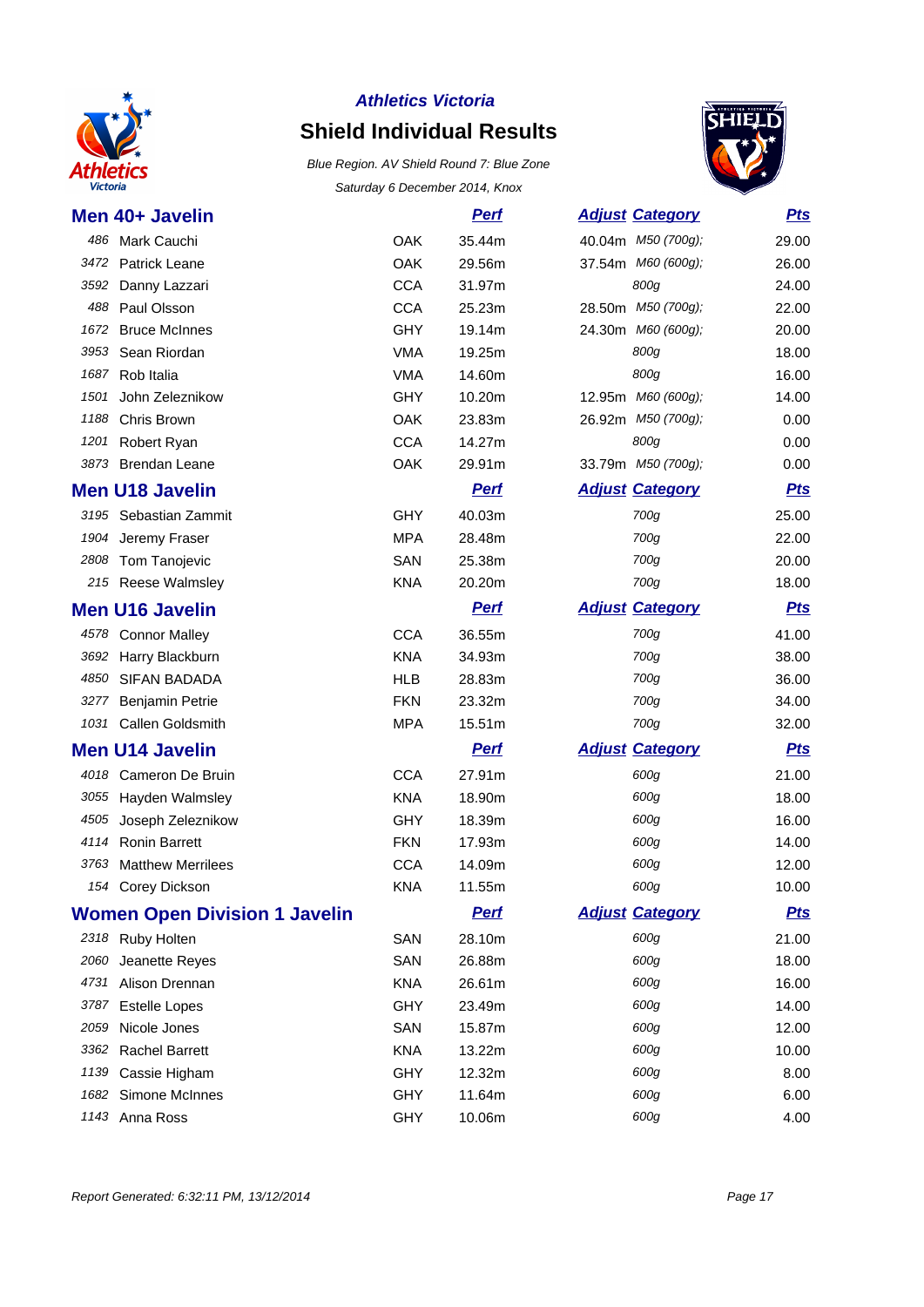

# **Shield Individual Results**

Blue Region. AV Shield Round 7: Blue Zone Saturday 6 December 2014, Knox



| <b>Women Open Division 2 Javelin</b> |                          | <b>Perf</b>      | <b>Adjust Category</b> | <u>Pts</u> |
|--------------------------------------|--------------------------|------------------|------------------------|------------|
|                                      |                          |                  | 600g                   | 19.00      |
| 161 Cara Moody<br>4895<br>Mim Hill   | <b>CCA</b><br><b>CCA</b> | 34.69m<br>24.83m | 600g                   | 16.50      |
| 4706<br><b>Corey Pendry</b>          | <b>HLB</b>               | 21.30m           | 600g                   | 15.00      |
| 3506<br>Megan Heap                   | <b>FKN</b>               | 19.39m           | 600g                   | 13.50      |
| Claire Johnson<br>1408               | <b>MEN</b>               | 13.72m           | 600g                   | 12.00      |
|                                      |                          |                  |                        |            |
| <b>Women Open Javelin</b>            |                          | <b>Pert</b>      | <b>Adjust Category</b> | <b>Pts</b> |
| 1579 Kara Langelaan                  | <b>CCA</b>               | 12.73m           | 600g                   | 0.00       |
| Joanne Pratt<br>2511                 | <b>CCA</b>               | 15.61m           | 600g                   | 0.00       |
| 3684 Stephanie Comfort               | <b>CCA</b>               | 18.04m           | 600g                   | 0.00       |
| <b>Women 40+ Javelin</b>             |                          | <b>Perf</b>      | <b>Adjust Category</b> | <b>Pts</b> |
| 459<br>Judy Pfanner                  | <b>VMA</b>               | 25.46m           | 600g                   | 7.00       |
| 2521 Vicki Charles                   | <b>VMA</b>               | 11.28m           | 13.64m F50 (500g);     | 4.50       |
| <b>Women U20 Javelin</b>             |                          | <b>Perf</b>      | <b>Adjust Category</b> | <b>Pts</b> |
| 103 Samantha Prime                   | <b>KNA</b>               | 15.22m           | 600g                   | 13.00      |
| <b>Women U18 Javelin</b>             |                          | <b>Pert</b>      | <b>Adjust Category</b> | <b>Pts</b> |
| 4160 Erin Holdway                    | <b>KNA</b>               | 25.01m           | 500g                   | 29.00      |
| Nicola Davis<br>3980                 | <b>GHY</b>               | 15.72m           | 500g                   | 26.00      |
| 3874 Chloe Barnard                   | <b>FKN</b>               | 13.43m           | 500g                   | 24.00      |
| <b>Women U16 Javelin</b>             |                          | <b>Perf</b>      | <b>Adjust Category</b> | <b>Pts</b> |
| 2335 Samantha Miller                 | <b>GHY</b>               | 29.10m           | 500g                   | 37.00      |
| 4076 Alyssa Prosser                  | <b>CCA</b>               | 28.21m           | 500g                   | 34.00      |
| 4113<br><b>Bailey Barrett</b>        | <b>FKN</b>               | 27.77m           | 500g                   | 32.00      |
| Cassandra Cain<br>3847               | <b>FKN</b>               | 19.50m           | 500g                   | 30.00      |
| 3078 Brodie Richardson               | <b>KNA</b>               | 19.07m           | 500g                   | 28.00      |
| 4472 Anaya Hodges                    | <b>KNA</b>               | 12.31m           | 500g                   | 26.00      |
| <b>Women U14 Javelin</b>             |                          | <b>Perf</b>      | <b>Adjust Category</b> | <u>Pts</u> |
| 4256 Isabella Phanivong              | <b>FKN</b>               | 18.58m           | 400g                   | 21.00      |
| 2767 Matisse Lazzari                 | <b>CCA</b>               | 13.71m           | 400g                   | 18.00      |
| 155 Rebecca Henderson                | <b>CCA</b>               | 13.47m           | 400g                   | 16.00      |
| 4473 Mikhala Hodges                  | <b>KNA</b>               | 10.25m           | 400g                   | 14.00      |
| <b>Men Open Division 1 Discus</b>    |                          | <b>Perf</b>      | <b>Adjust Category</b> | <u>Pts</u> |
| 4462 Scott Fairburn                  | <b>KNA</b>               | 32.05m           | 2kg                    | 43.00      |
| Justin Hanrahan<br>461               | <b>MEN</b>               | 31.38m           | 2kg                    | 40.00      |
| Alexander Newman<br>2748             | <b>GHY</b>               | 30.63m           | 2kg                    | 38.00      |
| 4601 Andrew Conacher                 | SAN                      | 26.90m           | 2kg                    | 36.00      |
| 3878<br><b>Brad Krawczyk</b>         | <b>KNA</b>               | 26.60m           | 2kg                    | 34.00      |
| 1775 Beau Lang                       | <b>GHY</b>               | 25.12m           | 2kg                    | 32.00      |
| 1003 Craig Fairburn                  | <b>KNA</b>               | 23.36m           | 2kg                    | 30.00      |
| 3274 Tim Rosen                       | <b>GHY</b>               | 23.12m           | 2kg                    | 28.00      |
| 3318 Taylor Ogden                    | <b>MEN</b>               | 22.49m           | 2kg                    | 26.00      |

Report Generated: 6:32:11 PM, 13/12/2014 Page 18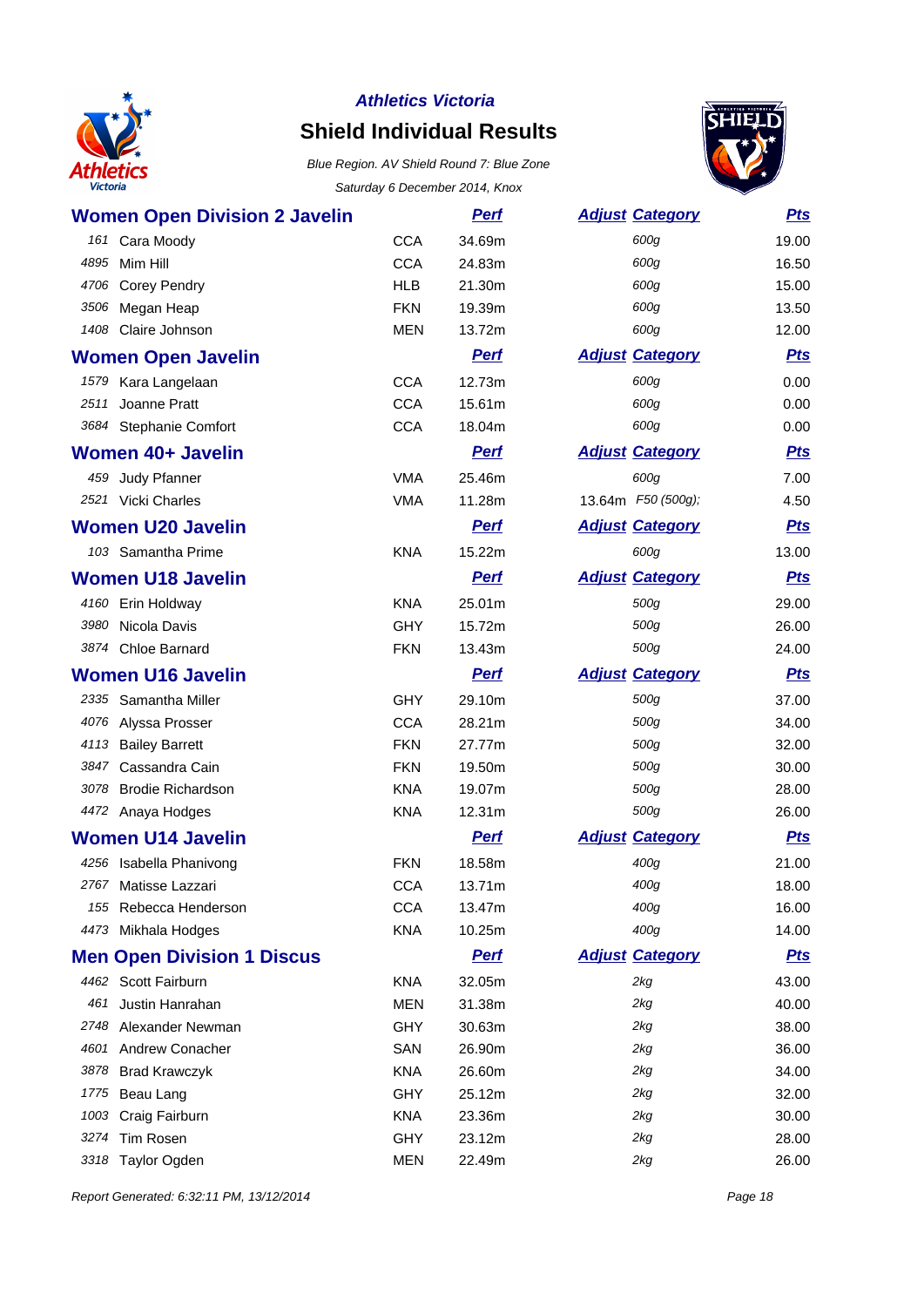

# **Shield Individual Results**



|                                   |            |             |                        | ▽          |
|-----------------------------------|------------|-------------|------------------------|------------|
| 1275 William Little               | GHY        | 21.57m      | 2kg                    | 24.00      |
| Stefan Voorham<br>3730            | <b>GHY</b> | 20.36m      | 2kg                    | 22.00      |
| 3805<br>Justin Cohen              | <b>GHY</b> | 16.58m      | 2kg                    | 20.00      |
| 2597 Geoff Barrow                 | <b>MEN</b> | 12.38m      | 2kg                    | 18.00      |
| <b>Men Open Division 2 Discus</b> |            | <b>Pert</b> | <b>Adjust Category</b> | <b>Pts</b> |
| 4112 Benjamin Hunt                | <b>CCA</b> | 26.57m      | 2kq                    | 21.00      |
| 1677<br><b>Matthew Dunn</b>       | OAK        | 25.91m      | 2kg                    | 18.00      |
| 3470<br>Daniel Leane              | <b>OAK</b> | 20.70m      | 2kg                    | 16.00      |
| 3488 Benjamin Ryan                | <b>CCA</b> | 19.50m      | 2kg                    | 14.00      |
| <b>Men Open Discus</b>            |            | <b>Perf</b> | <b>Adjust Category</b> | <b>Pts</b> |
| 1566 Dan Langelaan                | <b>CCA</b> | 17.52m      | 2kg                    | 0.00       |
| 3473 Rebecca Leane                | OAK        | 15.16m      | 2kg                    | 0.00       |
| Men 40+ Discus                    |            | <b>Perf</b> | <b>Adjust Category</b> | <u>Pts</u> |
| 3873 Brendan Leane                | OAK        | 32.22m      | 33.83m M50 (1.5kg);    | 29.00      |
| 3472<br><b>Patrick Leane</b>      | OAK        | 29.88m      | 31.37m M60 (1kg);      | 26.00      |
| Paul Olsson<br>488                | <b>CCA</b> | 28.80m      | 30.24m M50 (1.5kg);    | 24.00      |
| 1672<br><b>Bruce McInnes</b>      | <b>GHY</b> | 23.50m      | 24.67m M60 (1kg);      | 22.00      |
| 3592<br>Danny Lazzari             | <b>CCA</b> | 20.98m      | 2kg                    | 20.00      |
| 3766<br>Stewart Dobrzynski        | <b>VMA</b> | 17.48m      | 2kg                    | 18.00      |
| 1501<br>John Zeleznikow           | <b>GHY</b> | 14.90m      | 15.64m M60 (1kg);      | 16.00      |
| Sean Riordan<br>3953              | <b>VMA</b> | 14.47m      | 2kg                    | 14.00      |
| Mark Cauchi<br>486                | <b>OAK</b> | 25.27m      | 26.53m M50 (1.5kg);    | 0.00       |
| 1188<br>Chris Brown               | OAK        | 20.69m      | 21.72m M50 (1.5kg);    | 0.00       |
| 1201 Robert Ryan                  | <b>CCA</b> | 18.46m      | 2kg                    | 0.00       |
| <b>Men U20 Discus</b>             |            | <b>Pert</b> | <b>Adjust Category</b> | <u>Pts</u> |
| 5115 Brendan Smith (INV)          | <b>MEN</b> | 37.50m      | 1.75kg                 | 0.00       |
| <b>Men U18 Discus</b>             |            | <b>Perf</b> | <b>Adjust Category</b> | <b>Pts</b> |
| 3195 Sebastian Zammit             | <b>GHY</b> | 33.61m      | 1.5kg                  | 25.00      |
| 2210 Broden Bird                  | <b>MPA</b> | 26.91m      | 1.5kg                  | 22.00      |
| 2808 Tom Tanojevic                | SAN        | 25.45m      | 1.5kg                  | 20.00      |
| 215 Reese Walmsley                | <b>KNA</b> | 16.93m      | 1.5kg                  | 18.00      |
| <b>Men U16 Discus</b>             |            | <b>Pert</b> | <b>Adjust Category</b> | <b>Pts</b> |
| <b>Brendan Smith</b><br>3867      | <b>MEN</b> | 49.30m      | 1kg                    | 41.00      |
| 3692 Harry Blackburn              | <b>KNA</b> | 34.32m      | 1kg                    | 38.00      |
| Benjamin Petrie<br>3277           | <b>FKN</b> | 29.37m      | 1kg                    | 36.00      |
| <b>Corey Smith</b><br>3868        | <b>MEN</b> | 26.89m      | 1kg                    | 34.00      |
| <b>Men U14 Discus</b>             |            | <b>Perf</b> | <b>Adjust Category</b> | <u>Pts</u> |
| 4018 Cameron De Bruin             | <b>CCA</b> | 20.18m      | 1kg                    | 21.00      |
| 3763<br><b>Matthew Merrilees</b>  | <b>CCA</b> | 17.84m      | 1kg                    | 18.00      |
| 3110<br>Zach Lane                 | <b>FKN</b> | 16.29m      | 1kg                    | 16.00      |
| 3055 Hayden Walmsley              | <b>KNA</b> | 13.46m      | 1kg                    | 14.00      |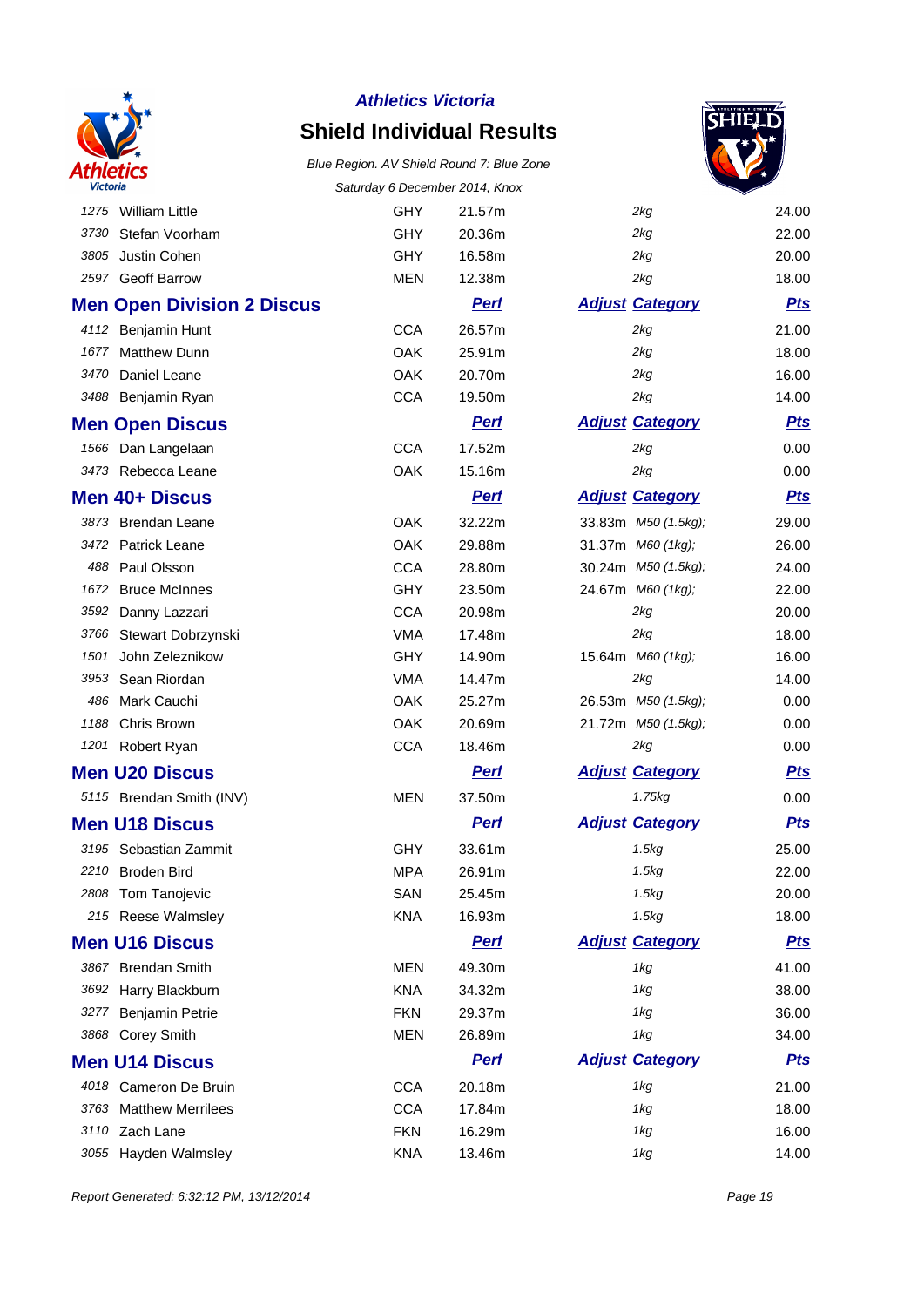

## **Shield Individual Results**

4505 Joseph Zeleznikow **GHY** 12.39m 1kg 12.00 Blue Region. AV Shield Round 7: Blue Zone Saturday 6 December 2014, Knox



|      | <b>Women Open Division 1 Discus</b> |            | <b>Perf</b> | <b>Adjust Category</b> | <u>Pts</u> |
|------|-------------------------------------|------------|-------------|------------------------|------------|
|      | 2318 Ruby Holten                    | SAN        | 27.04m      | 1kg                    | 21.00      |
| 4766 | Teagan Fairburn                     | <b>KNA</b> | 24.50m      | 1kg                    | 18.00      |
| 2060 | Jeanette Reyes                      | SAN        | 22.11m      | 1kg                    | 16.00      |
| 3362 | <b>Rachel Barrett</b>               | <b>KNA</b> | 19.71m      | 1kg                    | 14.00      |
| 1682 | Simone McInnes                      | <b>GHY</b> | 17.69m      | 1kg                    | 12.00      |
| 1288 | <b>Helen Rainey</b>                 | GHY        | 15.72m      | 1kg                    | 10.00      |
|      | 1143 Anna Ross                      | <b>GHY</b> | 15.59m      | 1kg                    | 8.00       |
|      | 1139 Cassie Higham                  | GHY        | 13.56m      | 1kg                    | 6.00       |
|      | <b>Women Open Division 2 Discus</b> |            | <b>Perf</b> | <b>Adjust Category</b> | <b>Pts</b> |
|      | 3375 Tess Parton                    | <b>MEN</b> | 36.24m      | 1kg                    | 19.00      |
|      | 161 Cara Moody                      | <b>CCA</b> | 26.85m      | 1kg                    | 16.50      |
|      | 4706 Corey Pendry                   | <b>HLB</b> | 22.70m      | 1kg                    | 15.00      |
| 3506 | Megan Heap                          | <b>FKN</b> | 21.96m      | 1kg                    | 13.50      |
| 3684 | Stephanie Comfort                   | <b>CCA</b> | 20.20m      | 1kg                    | 12.00      |
| 1408 | Claire Johnson                      | <b>MEN</b> | 16.95m      | 1kg                    | 10.50      |
| 3784 | Elise Ponchard                      | <b>FKN</b> | 16.13m      | 1kg                    | 9.00       |
|      | <b>Women Open Discus</b>            |            | <b>Perf</b> | <b>Adjust Category</b> | <b>Pts</b> |
|      | 1579 Kara Langelaan                 | <b>CCA</b> | 16.04m      | 1kg                    | 0.00       |
| 2511 | Joanne Pratt                        | <b>CCA</b> | 18.04m      | 1kg                    | 0.00       |
|      | 4731 Alison Drennan                 | <b>KNA</b> | 19.29m      | 1kg                    | 0.00       |
|      | <b>Women 40+ Discus</b>             |            | <b>Perf</b> | <b>Adjust Category</b> | <u>Pts</u> |
|      | 2521 Vicki Charles                  | <b>VMA</b> | 17.18m      | 20.27m F50;            | 7.00       |
|      | <b>Women U20 Discus</b>             |            | <b>Perf</b> | <b>Adjust Category</b> | <b>Pts</b> |
|      | 4045 Holly Clayton                  | <b>MEN</b> | 17.85m      | 1kg                    | 13.00      |
|      | 103 Samantha Prime                  | <b>KNA</b> | 13.85m      | 1kg                    | 10.00      |
|      | 3408 Hollie McCracken T/F35         | <b>MEN</b> | 7.79m       | 1kg                    | 8.00       |
|      | <b>Women U18 Discus</b>             |            | <b>Perf</b> | <b>Adjust Category</b> | <u>Pts</u> |
|      | 4160 Erin Holdway                   | <b>KNA</b> | 25.66m      | 1kg                    | 29.00      |
|      | 4551 Courtney James                 | <b>CCA</b> | 25.30m      | 1kg                    | 26.00      |
|      | 2861 Mikaela Thomas                 | <b>CCA</b> | 17.46m      | 1kg                    | 24.00      |
|      | <b>Women U16 Discus</b>             |            | <b>Perf</b> | <b>Adjust Category</b> | <u>Pts</u> |
|      | 2874 Nadine Conacher                | SAN        | 26.73m      | 1kg                    | 37.00      |
| 3690 | Janita Kareta                       | <b>HLB</b> | 22.82m      | 1kg                    | 34.00      |
|      | 2335 Samantha Miller                | <b>GHY</b> | 19.93m      | 1kg                    | 32.00      |
| 231  | Jessica Lillie                      | <b>KNA</b> | 19.90m      | 1kg                    | 30.00      |
| 3629 | Lucy Duncan                         | <b>FKN</b> | 19.86m      | 1kg                    | 28.00      |
|      | 4472 Anaya Hodges                   | <b>KNA</b> | 19.72m      | 1kg                    | 26.00      |
|      | 4076 Alyssa Prosser                 | <b>CCA</b> | 19.65m      | 1kg                    | 24.00      |

Report Generated: 6:32:13 PM, 13/12/2014 Page 20